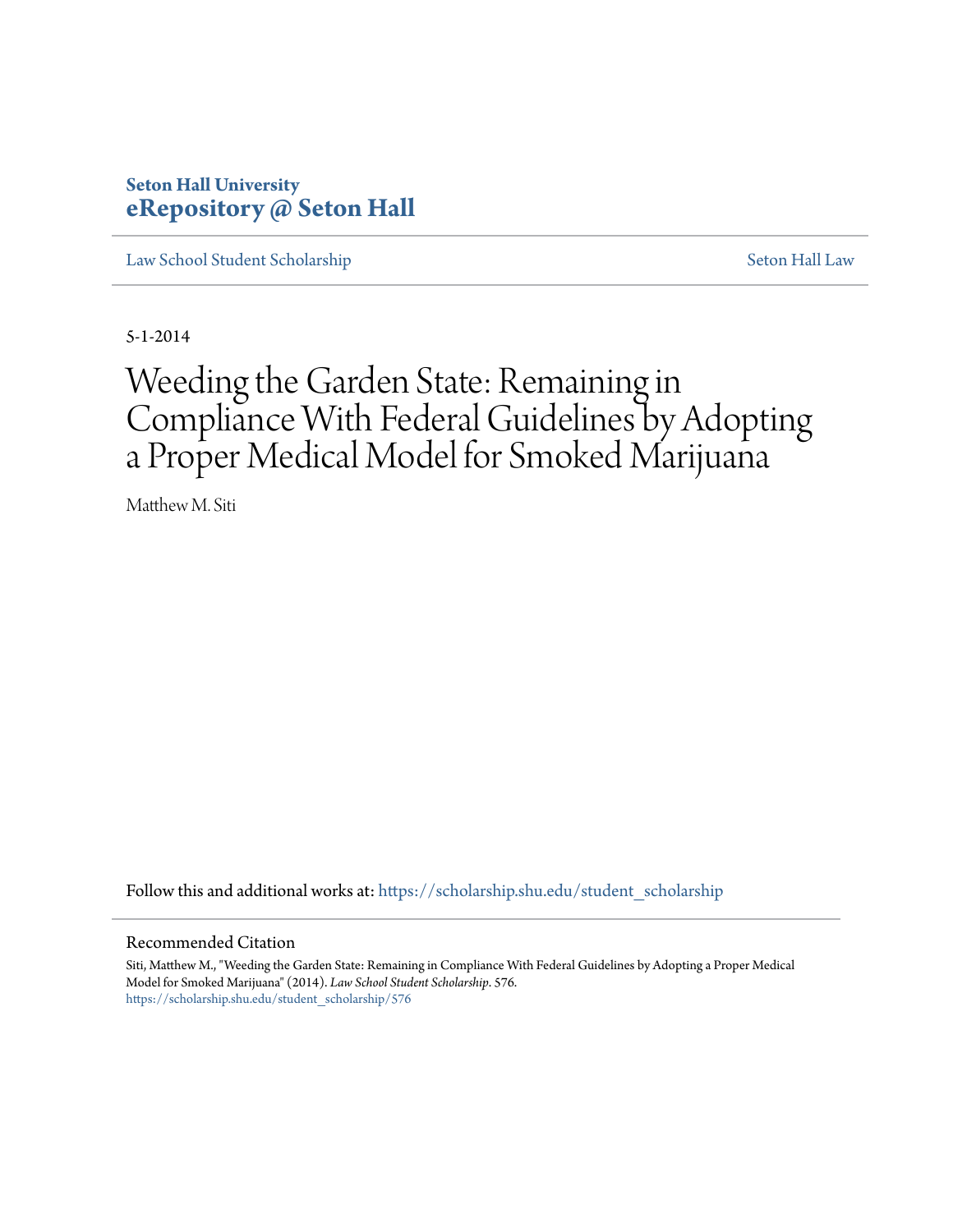#### **Weeding the Garden State**

(*Remaining in Compliance With Federal Guidelines by Adopting a Proper Medical Model for Smoked Marijuana*)

By Matthew Siti Seton Hall School of Law, Fall 2013

## **Introduction**:

 $\overline{a}$ 

If popular culture is indicative of public perception, the average person's concept of medical marijuana probably involves a good-natured, smiling pharmacist, wearing the traditional white coat but possibly sporting a grey ponytail, handing a trembling chemotherapy patient a prescription bottle containing a healthy-sized, shimmering nugget of government-grade marijuana. Perhaps they even picture a yellow smiley faced stamped neatly on the otherwise ordinary, orange prescription bottle, comforting the needy patient as he heads home to pack his pipe. Fortunately, or unfortunately, depending on how you view the issue, this is a fantasy. To begin, the fabled "government grade" cannabis isn't particularly good.<sup>1</sup> In addition, rather than a trusted, licensed pharmacist doling out medicine, often statutorily authorized dispensaries act in their place. Further, doctors are understandably hesitant to endorse a medicine whose most successful delivery method is via smoke. $2$  To some, the idea stands in direct opposition to the Hippocratic oath they've sworn to uphold.<sup>3</sup> Though the limited body of credible research on cannabis has given the medical community pause, the majority is not convinced that the benefits outweigh the risks. Without consistent support from the medical profession, cannabis seems destined to be relegated into the somewhat ambiguous realm of "alternative medicine."

<sup>1</sup> Haney M, et al., *Dronabinol and Marijuana in HIV-Positive Marijuana Smokers: Caloric Intake, Mood, and Sleep*, 45(5) J. ACQUIR. IMMUNE DEFIC. SYNDR. 545 (2007) (reporting 3.8% THC content in NIDA-grown marijuana).

<sup>2</sup> William Vertes & Sarah Barbantini, *Caught in the Crossfire: The Dilemma of Marijuana "Medicalization" for Healthcare Providers*, 58 WAYNE L. REV. 103, 114 (2012).

<sup>3</sup> *The Role of the Physician in Medical Marijuana*, American Society of Addiction Medicine (April 10, 2010), http://www.asam.org/docs/publicy-policy-statements/1role of phys in med mj 9-10.pdf?sfvrsn=0 (medical marijuana violates the first principle, "do no harm").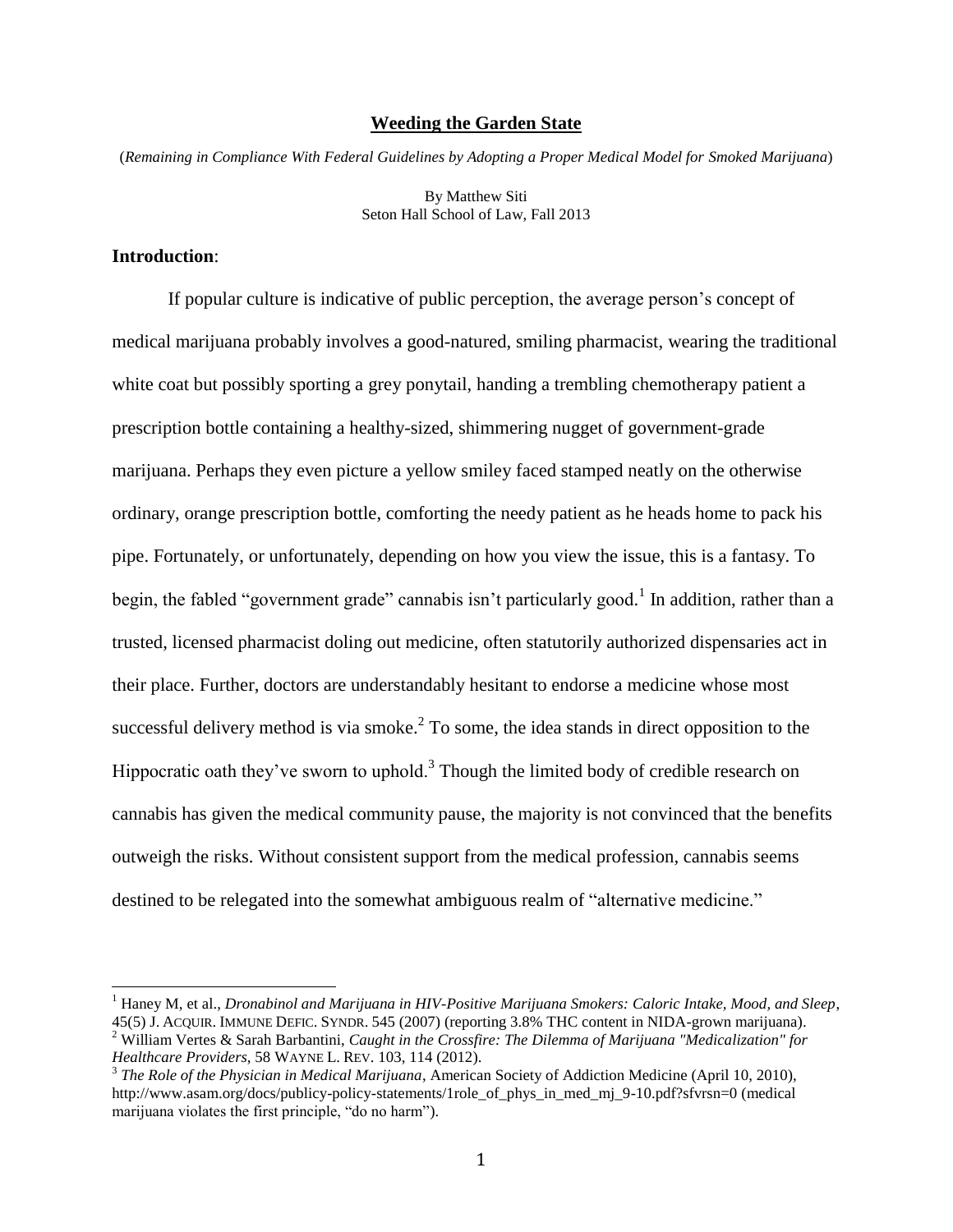Beyond this, prescription drugs are rarely, if ever, handed out in the form of raw plant matter.<sup>4</sup> For instance, though opioids are a derivative of the poppy plant, pharmacists do not distribute poppy seeds. Instead, the plant is processed and refined into pill form. Pharmacists are creatures of precision, at times relying on measurements down to a thousandth of gram in order to tailor medicine perfectly to individual patients in a celebrated process known as pharmacy compounding.<sup>5</sup> This presents an unusual obstacle for the pharmacist because raw marijuana plant matter is subject to significant fluctuations in effect and potency from plant to plant.<sup>6</sup> Ultimately, even if physicians and pharmacists were completely on board with medical cannabis, they would still lack a standardized treatment program, let alone the research to develop one. Section VII of this paper will explain how this problem could be temporarily addressed somewhat easily, allowing pharmacists to continue playing their essential role as pharmaceutical gatekeepers.

In 2010, New Jersey passed the Compassionate Use Medical Marijuana  $Act^7$ , which until recently, stood in direct conflict with a federal law that outlaws marijuana for any purpose. In August 2013, the Department of Justice issued a memo<sup>8</sup> to prosecutors, which embodies a substantial departure from the previous federal stance on marijuana. In essence, the Department is willing to allow states to legalize marijuana in ways that comport with the federal government's goals.<sup>9</sup> With its medical marijuana law still in its infancy and the Department's blessing, New Jersey stands in prime position to define the national standard for an effective medical cannabis program. Through diligent formation of a comprehensive program, New Jersey

<sup>4</sup> Claire Frezza, *Medical Marijuana: A Drug Without A Medical Model*, 101 GEO. L.J. 1117, 1134 (2013).

<sup>5</sup> *Pharmacy Compounding*, U.S. Food & Drug Administration (last updated Dec. 2, 2013), www.fda.gov/drugs/GuidanceComplianceRegulatoryInformation/PharmacyCompounding. (Describing process of

Pharmacy Compounding.) 6 Frezza, *supra* note 4, at 1134.

<sup>&</sup>lt;sup>7</sup> Compassionate Use Medical Marijuana Act, N.J. STAT. ANN. § 24:6I-1 (West 2011).

<sup>8</sup> James M. Cole, *Memorandum For All United States Attorneys*, U.S. Department of Justice (Aug. 29, 2013), http://www.justice.gov/iso/opa/resources/3052013829132756857467.pdf.

<sup>9</sup> *Id.* at 4.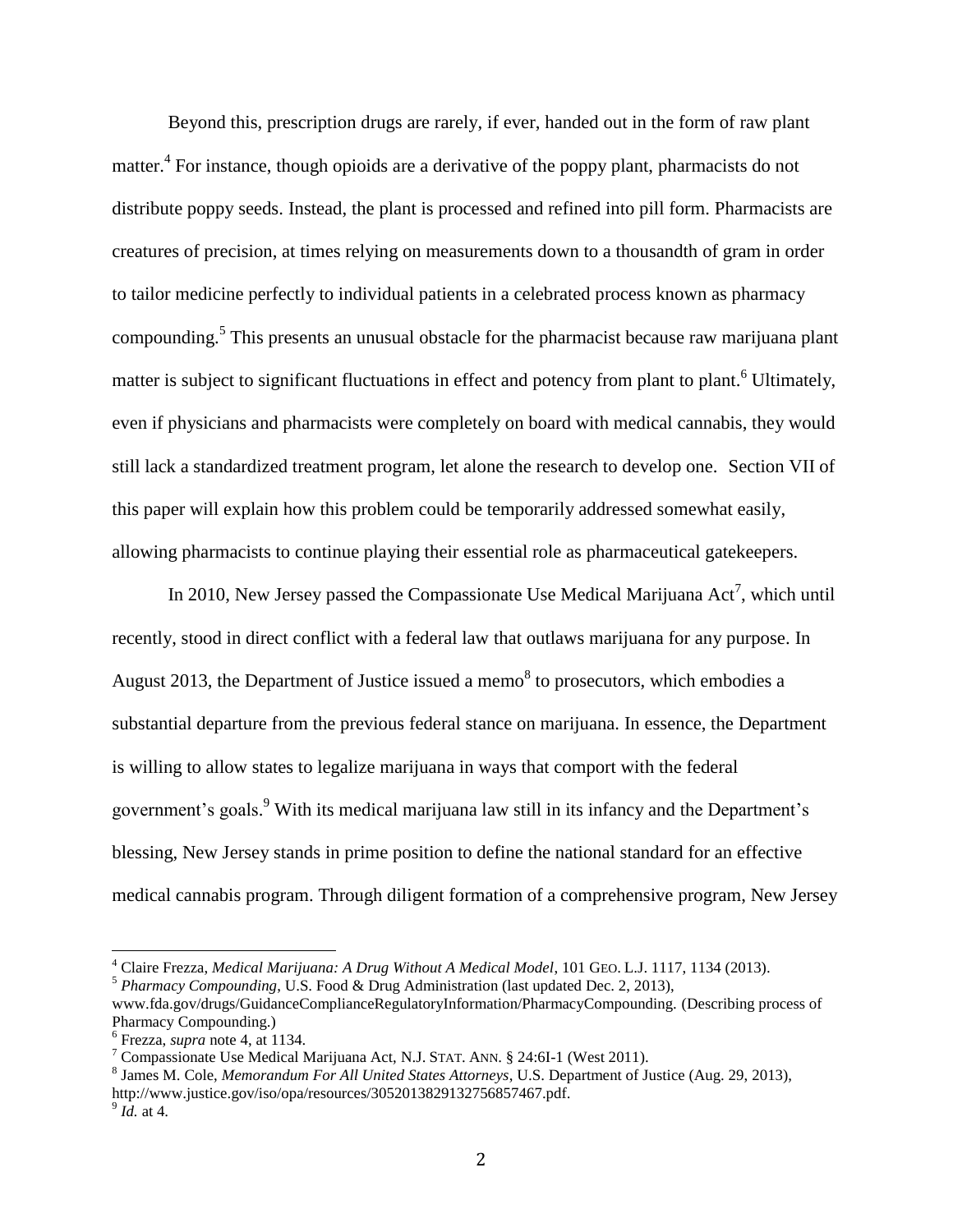can lead the country in a specialized area of treatment. This paper examines several factors New Jersey legislatures and the Department of Health would do well to consider in the development of its medical cannabis program.

To provide context, section I of the paper investigates the principal debates surrounding the use of smoked marijuana. Section II discusses the Controlled Substance Act,  $^{10}$  which represents the Federal Government's position on marijuana and explores the conflict it has created with state laws legalizing medical marijuana. Section III considers the Department of Justice's dramatic new shift in its outlook on cannabis and explains the requirements it places on state marijuana programs.<sup>11</sup> Section IV examines New Jersey's new, untested medical marijuana statute<sup>12</sup> and notes specific points of federal compliance. Parts V, VI and VII then examine three things New Jersey should consider in the continued development of its program: a strong emphasis on sustained research, adherence to the principles of functional medical models and a regulatory scheme which considers the strengths of the Model Opioid Treatment Program.<sup>13</sup> All three components work in conjunction, ensuring New Jersey remains in strict compliance with Department guidelines, ultimately providing patients in genuine need with sustained access to effective relief.

## **I. Why Smoked Marijuana Needs to Remain an Option**:

#### A. *Lung Cancer*:

 When it comes to marijuana, perhaps the hardest issue for anyone to look past is the smoke inhalation that accompanies consumption. While it's often framed in black and white terms by detractors, the issue is as unclear as smoke itself. Perhaps the question to ask (and answer with

 $10$  Controlled Substances Act, 21 U.S.C. Ch. 13 (2012).

<sup>11</sup> Cole, *supra* note 8.

<sup>&</sup>lt;sup>12</sup> Compassionate Use Medical Marijuana Act, N.J. STAT. ANN. § 24:6I-1 (West 2013).

<sup>13</sup> *Model Policy on the Use of Opioid Analgesics in the Treatment of Chronic Pain*, Federation of State Medical Boards (July 1, 2013), http://www.fsmb.org/pdf/pain\_policy\_july2013.pdf.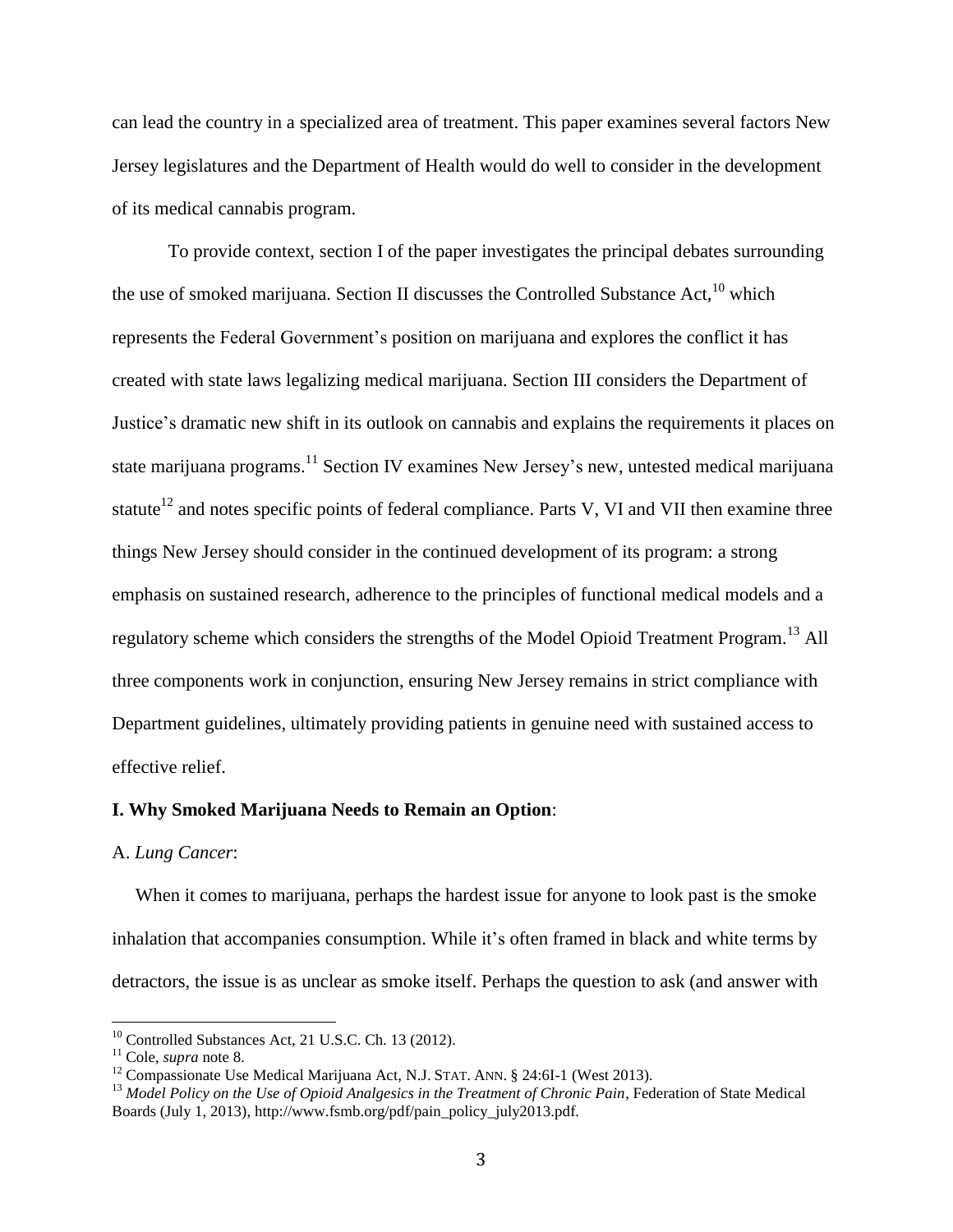much-needed research) is not *whether* to standardize smoked marijuana as a medicine, rather, *who* should it be standardized for? Currently, the consensus amongst studies on whether smoked marijuana causes lung cancer remains undecided. Some declare marijuana smoke a likely contributor to pulmonary cancer,  $^{14}$  while others determine there is no causal link.<sup>15</sup> Even if smoked marijuana was established as a cause of lung cancer, this would not disqualify it from medicinal use. Tobacco has been clearly connected to lung cancer, <sup>16</sup> yet remains legal to any adult for unlimited consumption. If this standard isn't applied to consumer products, it shouldn't be determinative in evaluating something as important as medicine. Taking this idea into a medical context, one need only recall the last time they watched television. When channel surfing, it seems impossible to avoid being bombarded with generic ad campaigns for the latest prescription drug. You're probably familiar with the type; a dissonant, emotional soundtrack coupled with sentimental imagery. The images are presented in soft-focus, lending a dream-like quality to the message. A gentle, non-judgmental voice sympathizes with the target audience, offering a new solution to their woes. "It's time for you to get back to living…" it says warmly. As the slow motion shot of the smiling old man hugging his granddaughter overlaps with a shot of him chipping on a sunny golf course, the voice reminds you that this drug "is not for everyone" and suddenly picks up the tempo, reeling off a horrifying list of potential side effects. The logical deduction made from years of watching these types of ads is simple: the potential to cause death or serious harm is not determinative in the evaluation.

Beyond this, there are two populations who remain candidates, despite the risk of lung cancer: those who are not responsive to traditional prescription drugs and those who are

<sup>14</sup> Sarah Aldington et al., *The Effects of Cannabis on Pulmonary Structure, Function and Symptoms*, 62 THORAX 1058, 1062 (2007).

<sup>15</sup> Marc Kaufman, *Study Finds no Cancer-Marijuana Connection*, WASH. POST, May 26, 2006, at A3.

<sup>&</sup>lt;sup>16</sup> *Smoking*, National Cancer Institute, http://www.cancer.gov/cancertopics/tobacco/smoking/ (last visited Nov. 28, 2013).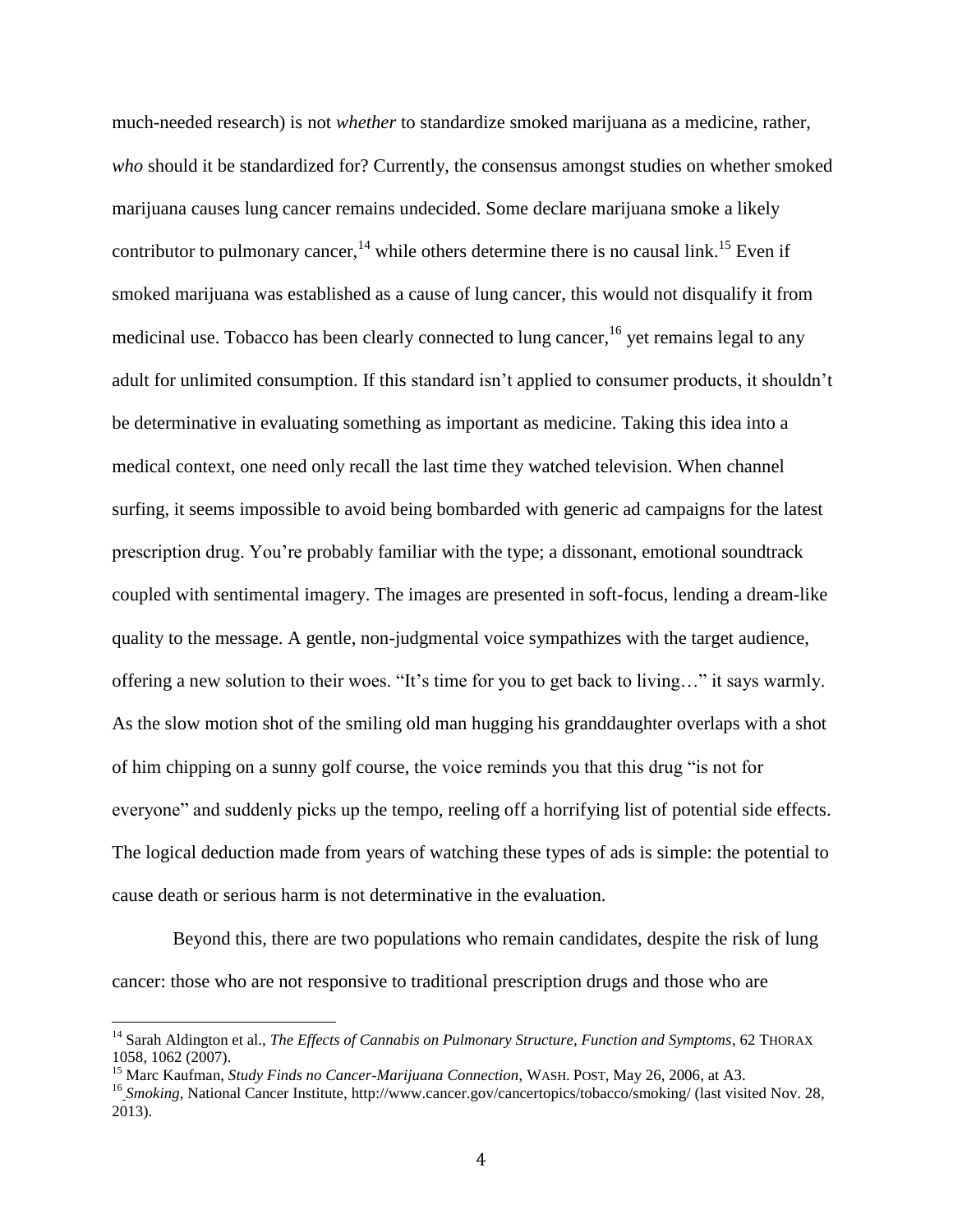terminally ill. At an absolute minimum, members of both groups must be entitled to access. Principles of personal autonomy dictate, as with other prescription drugs, patients should be allowed to assess the risks with their doctor's blessing and decide for themselves.<sup>17</sup> The man who is finally getting relief from formally uncontrollable seizures should decide if the unsubstantiated risk is worth it. Somewhere along the line, politics, not science, made the decision for him. It is important to note this is most definitely an area research would address and supplement with additional knowledge, allowing more concrete resolution.

## B. *The Gateway Theory*:

One of the most commonly employed arguments against marijuana is the alleged function as a "gateway" which opens the door to harder drugs. This argument doesn't merit significant rebuttal for two reasons: first, there is zero scientific evidence supporting this theory.<sup>18</sup> Second, even if the gateway hypothesis were scientifically supported, we don't disqualify medicine based solely on its capacity for abuse. Acclaimed medical researcher and author Peter Cohen put it best when he said "It would be unfortunate, indeed, if opioid-induced pain relief were denied during or after surgery because of concern about its possible risks, while ignoring its known benefits."<sup>19</sup>

In sum, while the theory's simple logic may appeal to some, it simply is not determinative in the medical context. In fact, the irony of the theory is it implies absent this gateway function, marijuana is not cause for concern on its own. It's only the drugs that come after (such as  $OxyContin@?^{20}$ ) that society is worried about.

## C. *Why Current Alternatives Are Not Adequate*:

<sup>&</sup>lt;sup>17</sup> Andrew J. Boyd, *Medical Marijuana and Personal Autonomy*, 37 J. MARSHALL L. REV. 1253, 1286 (2004). <sup>18</sup> Peter J. Cohen, *Medical Marijuana: The Conflict Between Scientific Evidence and Political Ideology*, 70 UTAH L. REV. 35, 69 (2009).

<sup>19</sup> *Id.* at 69.

<sup>20</sup> Steven A. Tolman, *Opinion Addressing The State's OxyContin Epidemic*, Health Care News (Aug. 2005), http://healthcarenews.com/opinion-addressing-the-states-oxycontin-epidemic/.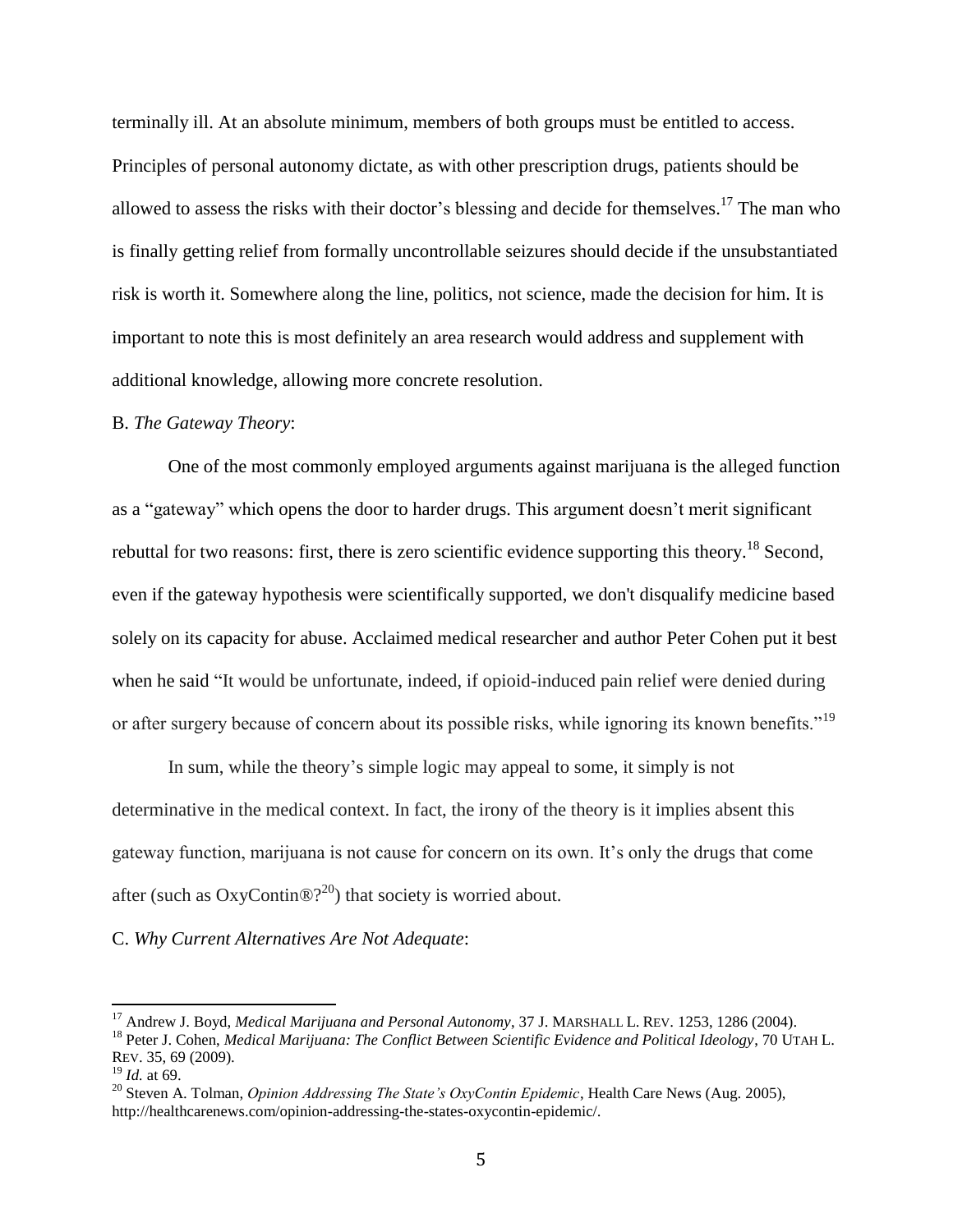Currently, synthetic THC exists. Nonetheless, its availability does not preclude the use of smoked cannabis. In 1986, Marinol®, a synthetic THC, was introduced. The drug's shortcomings became apparent quickly. Many patients weren't satisfied with its capacity to relieve symptoms as quickly or efficiently as smoked marijuana.<sup>21</sup> In addition, a primary use is treatment of nausea, thus, being a pill is an inherent design flaw. Further, it is significantly more expensive than traditional cannabis.<sup>22</sup> More recently, synthetic THC was developed into an oral spray, Sativex®. While this medication seems more promising than Marinol®, it is currently in Phase III clinical trials in the US, $^{23}$  and therefore, unavailable to US patients. Regardless of synthetic THC's status, smoked cannabis must remain a viable alternative to the non-responsive. Moreover, availability of a prescription drug is not determined solely by the existence of better alternatives. So long as it is effective, the drug doesn't need to be the best.<sup>24</sup>

## **II. The Controlled Substance Act and the State's Cannabis Conflict**:

In 1970, President Nixon signed Title II of the Drug Abuse Prevention and Control  $Act^{25}$ into law. Known as the Controlled Substances Act (hereafter, CSA), it makes certain substances illegal and groups them into one of five schedules.<sup>26</sup> Each schedule has a set of unique qualifying criteria a drug must meet in order to be subject to a particular schedule's rules, regulations and exceptions. Marijuana is listed under schedule I of the  $CSA$ .<sup>27</sup> A schedule I substance is categorized by meeting the following three points of criteria: it has a high potential for abuse, a lack of accepted safety for use under medical supervision and no currently accepted medical use

l

 $^{26}$  *Id.* § 812.

<sup>21</sup> Cathryn L. Blaine, *Supreme Court "Just Says No" to Medical Marijuana: A Look at United States v. Oakland Cannabis Buyers' Cooperative*, 39 HOUS. L. REV. 1195, 1224 (2002).

<sup>22</sup> *Id.* at 1224.

<sup>23</sup> Frezza, *supra* note 4, at 1129.

<sup>24</sup> Cohen, *supra* note 18, at 45.

 $^{25}$  Controlled Substances Act, 21 U.S.C. Ch. 13 (2012).

<sup>&</sup>lt;sup>27</sup> *Id.* § 812(a)(c)(1).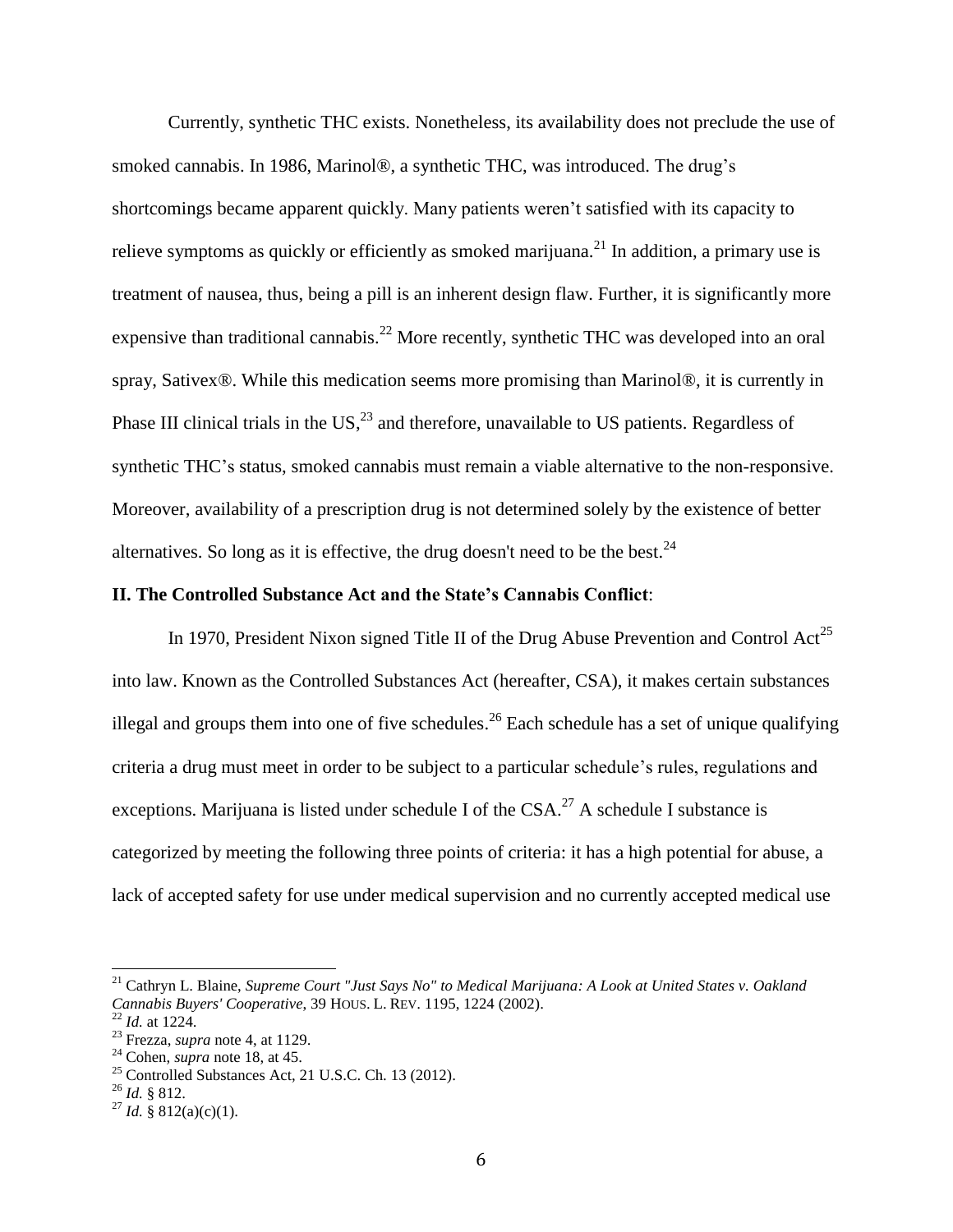in the United States.<sup>28</sup> Whether marijuana has an "accepted medical use" is evaluated based on a 1999 report issued by the Institute of Medicine (hereafter, IOM), which was commissioned by the White House Office of Drug Control Policy.<sup>29</sup> Though the report indicated marijuana exhibited some degree of medical potential, $30$  a great deal of concern was placed on the act of smoking and the associated health risks. $31$  The CSA carries public safety and health implications, thus, oversight of the CSA is shared jointly between the Drug Enforcement Agency (hereafter, DEA) and the Food and Drug Administration (hereafter, FDA).<sup>32</sup> Regarding the public safety aspect of the Act, the DEA has been charged with determining the scheduling criteria, and has relied almost exclusively on the 1999 report in doing so. A 2005 release issued by the DEA stated: "the IOM…found that there was no scientific evidence that smoked marijuana had medical value, even for the chronically ill, and concluded that 'there is little future in smoked marijuana as a medically approved medication.<sup>733</sup> The DEA has held firm to its position, turning down multiple petitions to reschedule marijuana,<sup>34</sup> in addition to winning legal battles in the US Supreme Court.<sup>35</sup> Not surprisingly, in 1996, the enactment of California's Proposition 219, the nation's first medicinal cannabis law,  $36$  sparked fierce controversy about the nature of the dual sovereign, federal supremacy and fundamental rights. Since then, the CSA has withstood several constitutional challenges, including substantive due process,  $37$  fundamental

 $^{28}$  *Id* § 812(b)(1).

<sup>29</sup> JANET E. JOY, ET AL., *MARIJUANA AND MEDICINE: ASSESSING THE SCIENCE BASE* (1999).

<sup>30</sup> *Id.* at 101.

<sup>31</sup> *Id.* at 89.

 $32$  *Id.* § 811(d)(3).

<sup>33</sup> Karen P. Tandy, *Marijuana: The Myths Are Killing Us*, U.S. Department of Justice (Apr. 26, 2005),

http://www.justice.gov/dea/pubs/pressrel/pr042605.html.

<sup>34</sup> Americans for Safe Access v. Drug Enforcement Admin., 706 F.3d 438 (D.C. Cir. 2013), cert. denied, 134 S. Ct. 267 (U.S. 2013)

<sup>35</sup> Gonzales v. Raich, 545 U.S. 1 (2005).

<sup>&</sup>lt;sup>36</sup> Compassionate Use Act, CAL. HEALTH & SAFETY CODE § 11362.5 (West 2013).

<sup>37</sup> Gonzales v. Raich, 545 U.S. 1, 20 (2005).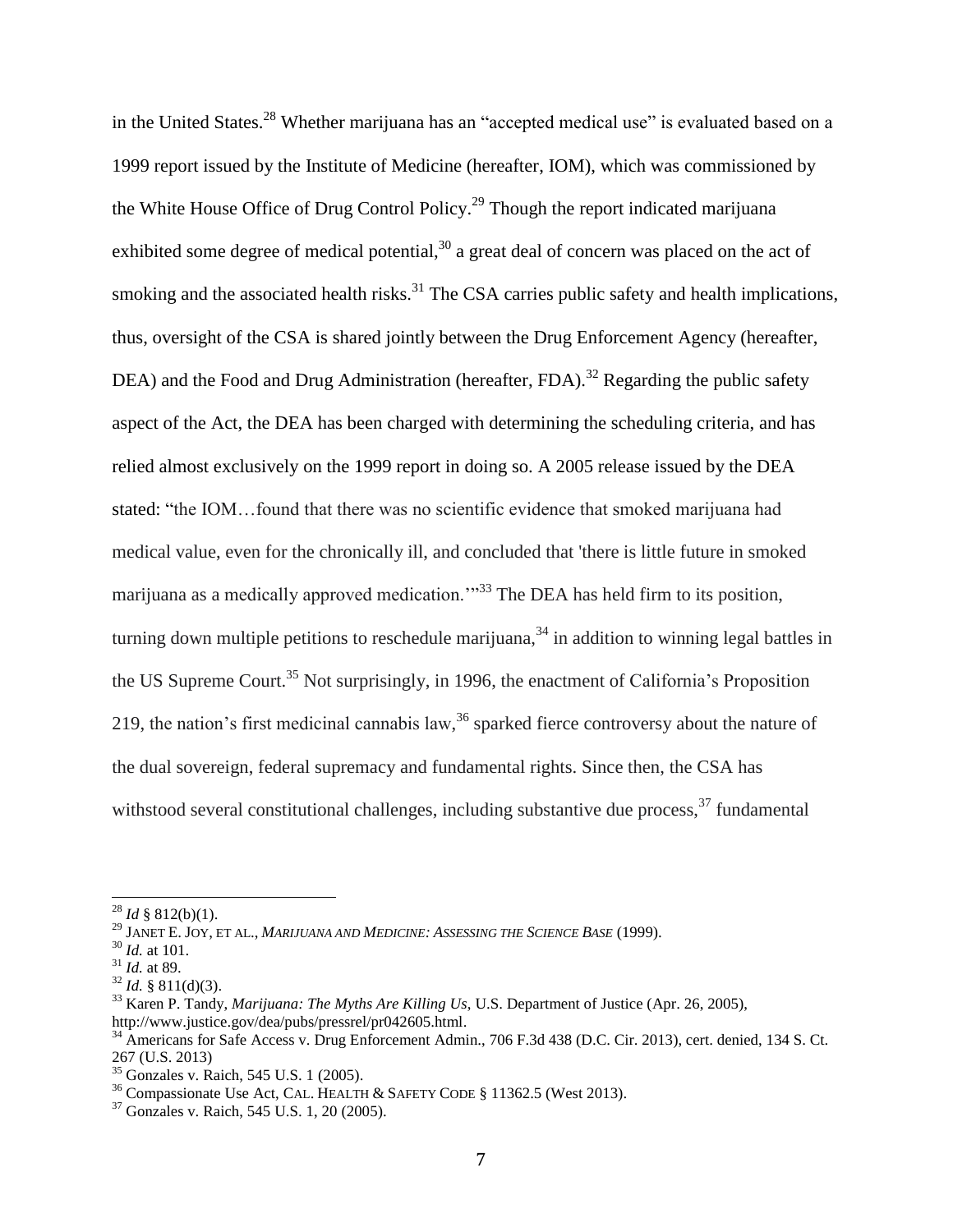rights<sup>38</sup> and reliance on the commerce power.<sup>39</sup> Over the course of four decades, the CSA has been used to aggressively prosecuting millions of marijuana related offenses, generating lifealtering consequences that are often hard to square against the crime.<sup>40</sup> In one state, possession of a gram of marijuana may lead to the equivalent of a parking ticket,<sup>41</sup> while in another, a person might be given a jail sentence along with thousands of dollars in fines.<sup>42</sup> Even though one might be less inclined to sympathize with those who meet this fate while using recreationally, it is a truly tragic situation for folks who genuinely rely on cannabis for relief from debilitating symptoms. Fortunately, on August 29, 2013, the Department of Justice issued a memorandum to prosecutors, which represents a tremendous shift in the federal outlook on cannabis-related CSA violations.

## **III. The Department of Justice's New Position on Cannabis**:

Recently, the Department of Justice (hereafter, DOJ) issued a restatement of its official position on the prosecution of marijuana related offenses.<sup>43</sup> The announcement was made on the heels of 2011 statement in which the DOJ vowed to continue rigorously prosecuting CSA violations.<sup>44</sup> While the second memo reiterated marijuana would remain an illegal Schedule I drug under the CSA, it instructs federal prosecutors to reprioritize their prosecution of marijuana related offenses.<sup>45</sup> As the memo notes, the primary goals of the CSA include preventing use by minors and preventing large-scale marijuana-related criminal activity, revenue, and related violence.<sup>46</sup> Unfortunately, the reality created by the Act does not comport with those goals. As it

<sup>38</sup> *Nat'l Org. for Reform of Marijuana Laws v. Bell*, 488 F. Supp. 123, 133 (D.D.C. 1980).

<sup>39</sup> *Gonzales v. Raich*, 125 S. Ct. 2195, 2196 (2005).

<sup>&</sup>lt;sup>40</sup> GREG CAMBELL, POT INC.: INSIDE MEDICAL MARIJUANA, AMERICA'S MOST OUTLAW INDUSTRY 42 (2012).

<sup>41</sup> Jessica Rao, *States Where Pot is a Slap on the Wrist*, CNBC (Apr. 20, 2010), http://www.cnbc.com/id/36179381.

 $42$  Compassionate Use Medical Marijuana Act, N.J. STAT. ANN. § 2C:43-6 (West 2013).

<sup>43</sup> Cole, *supra* note 8.

<sup>44</sup> *Id.* at 3.

 $45$  *Id.* at 2.

<sup>46</sup> *Id.* at 2.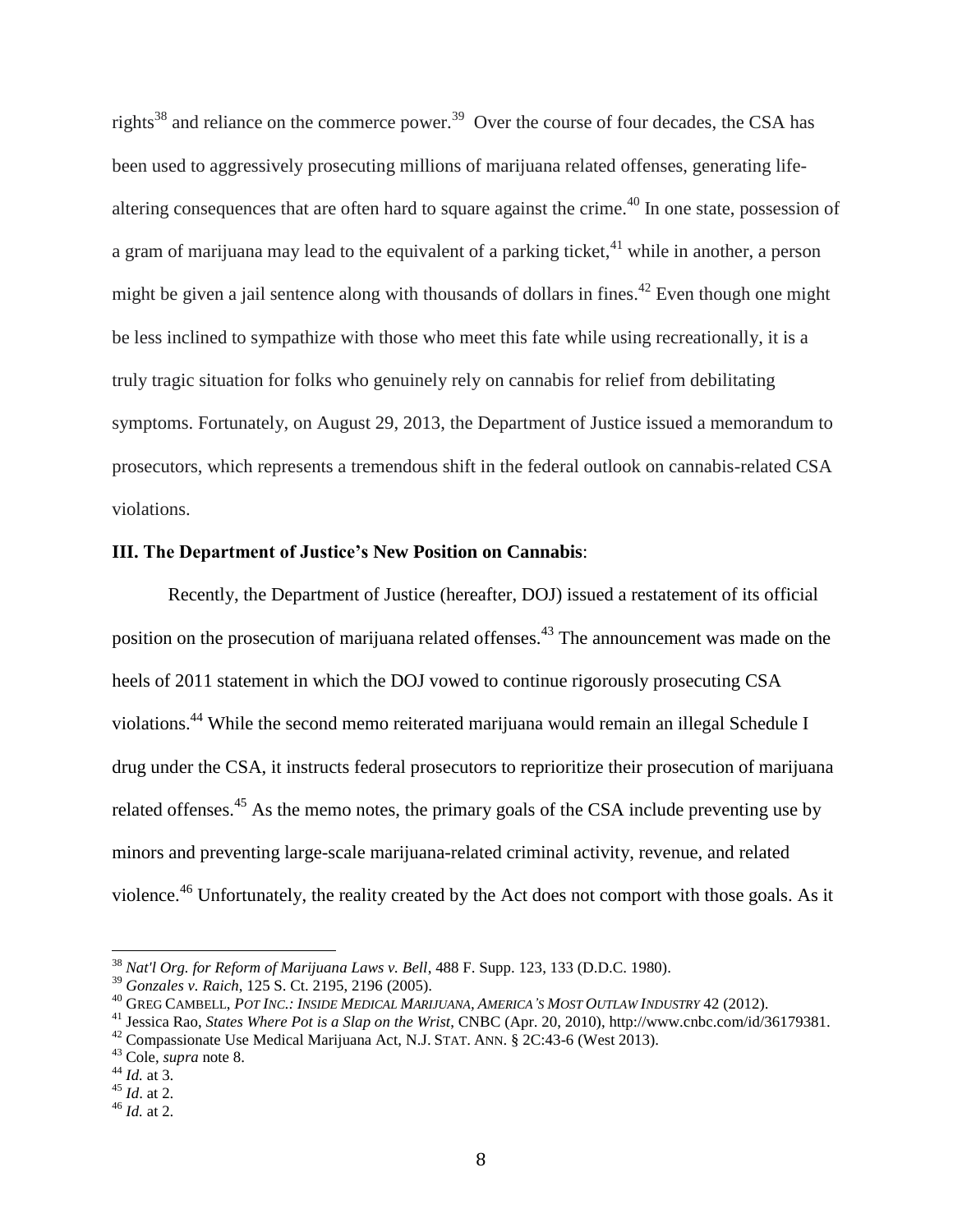stands, aggressive enforcement of the Act may have actually contributed to producing the opposite of what was intended. In reality, it is difficult to dispute the Department's former strategy failed to realize its express goals, especially when one considers the facts. As of 2013, the federal government has expended over 20 billion taxpayer dollars prosecuting marijuana related offenses that are often trivial in terms of quantity and motive.<sup>47</sup> In 2011, 750,000 Americans were arrested for marijuana related offenses, an average of one arrest every 42 seconds. <sup>48</sup> Police officers have been known to charge possession of paraphernalia *and* possession of a controlled dangerous substance based solely on the residual marijuana tar left inside of a pipe.<sup>49</sup> This relentless prosecution of small offenses has blemished many otherwise clean criminal records, haunting those charged for the rest of their lives. Despite these enormous fiscal, judicial and medical casualties of total prohibition, marijuana use remains as prevalent as ever. 50

Moreover, the government's inability to regulate marijuana creates a perfect environment for criminal control of marijuana. In a technical sense, the very existence of the CSA is the reason drug-based criminal organizations have a black market in which to thrive. A drug dealer may argue if not for the CSA, he would be out of business.

However, few enjoy admitting defeat, and the DOJ is no exception. Rather than directly stating prohibition was a failure, its memo is couched in terms of a new understanding of prosecutorial priorities.<sup>51</sup> It indicates goals have not changed; rather, its interpretation of said

<sup>47</sup> CAMBELL, *supra* note 40 at 42.

<sup>48</sup> Matthew Sledge, *Marijuana Prohibition Now Costs The Government \$20 Billion A Year: Economist*, The Huffington Post (Apr. 20, 2013), http://www.huffingtonpost.com/2013/04/20/marijuana-prohibitioncosts\_n\_3123397.html.

<sup>&</sup>lt;sup>49</sup> The People v. Michael Harold Pohle, 20 Cal.App.3d 78 (1971).

<sup>50</sup> *Drug Facts: High School and Youth Trends*, National Institute on Drug Abuse (Dec. 1, 2012), http://www.drugabuse.gov/publications/drugfacts/high-school-youth-trends.

<sup>51</sup> Alex Kreit, *Federal Response to State Marijuana Legalization: Room for Compromise?*, 91 OR. L. REV. 1029, 1034 (2013).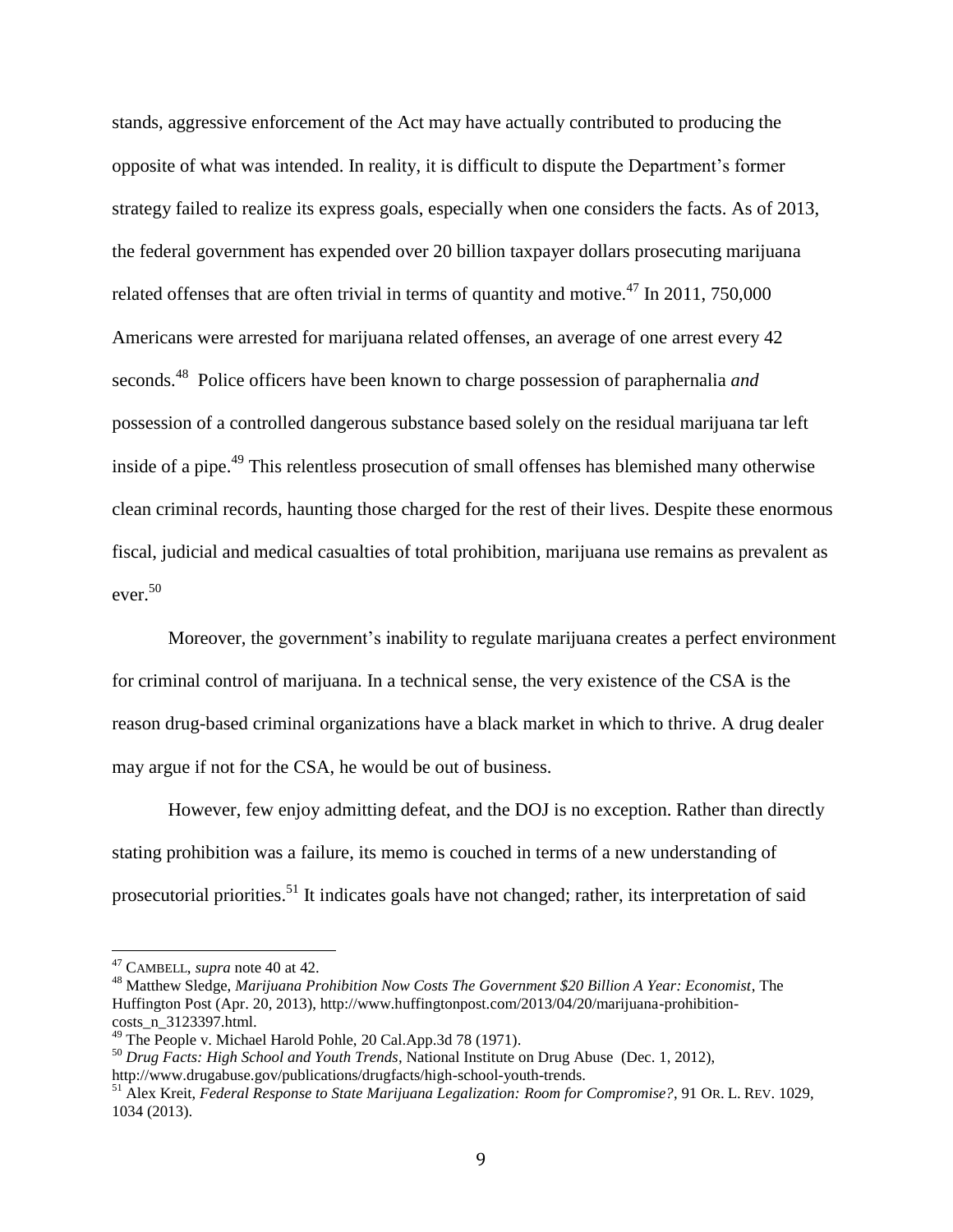goals has changed.<sup>52</sup> The memo also casually implies a lack of resources, not strategy, was the actual cause of the failure.<sup>53</sup> A failure the DOJ is not *necessarily* admitting occurred. Tricky, to be sure, but luckily, the bottom line of the memo is not as ambiguous, and it represents a stark contrast to past positions. For the first time ever, the DOJ is recognizing that allowing state governments to control and regulate marijuana may actually help accomplish CSA goals. Under the DOJ's new approach, state laws which legalize marijuana while simultaneously bolstering the CSA's goals won't incur the wrath of the federal government. However, the DOJ made clear that the memo does not represent a cannabis free-for-all. To gain this theoretical immunity, it expects states promulgating marijuana legislation to carefully develop marijuana laws with the goals of the CSA in mind.<sup>54</sup>

Though questions still remain for recreational marijuana, the memo undeniably gives medical use the green light. In addition, it allows for the redirection of millions of state taxpayer dollars previously expended prosecuting petty charges towards more pressing matters. While the memo makes no mention of public sentiment, it clearly reflects a changing tide in the popular perception of marijuana. 55

## **IV. A Proper Medical Model:**

In implementing medical cannabis regulation, the New Jersey legislature and courts could benefit from consideration of proper medical models. Doing this will accord validity to cannabis as a medicine, while simultaneously allowing New Jersey the opportunity to lead the nation in developing a standard model medical marijuana program. To begin, a proper medical model

<sup>52</sup> Cole, *supra* note 8 at 2.

<sup>53</sup> *Id.* at 2.

 $^{54}$  *Id.* at 2.

<sup>55</sup> *A Bag of Weed,* Family Guy Wiki, [http://familyguy.wikia.com/wiki/A\\_Bag\\_of\\_Weed](http://familyguy.wikia.com/wiki/A_Bag_of_Weed) (last visited Dec. 1, 2013).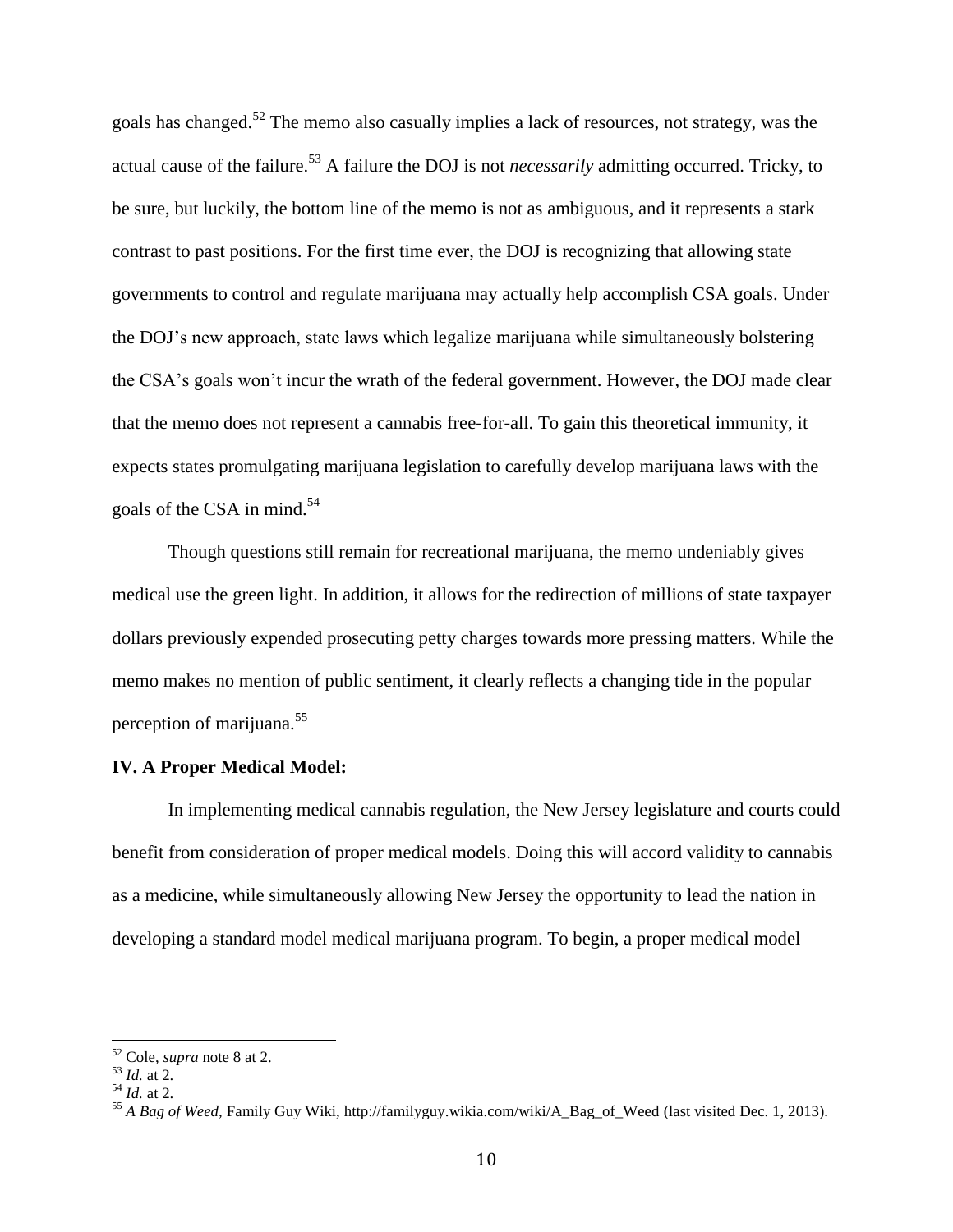involves approval from the Food and Drug Administration (Hereafter FDA).<sup>56</sup> The difficulties associated with this component are discussed in section VI. Moreover, in a proper medical model, a licensed pharmacist distributes prescription drugs. Notice there are no raw opium dispensaries now, nor are they on the horizon. This topic will be covered in greater detail in section VII of the paper. However, awareness of the existence of the roles of pharmacists and the FDA aids in understanding the rest of the medical model. Parts A through G of this section analyze the fundamental components of a functional medical model.

# A. *Additional Dispenser Assessment*: 57

A proper medical model for a drug with significant potential for user dependence requires an additional opportunity for assessment on the part of the dispenser. Under the model proposed herein, this person would be the pharmacist. Placing this liability with the dispenser provides an additional patient safeguard, as the pharmacist is subject to oversight and licensure by state pharmacy boards as well as the DEA.<sup>58</sup>

# B. *Doctor Patient Relationship*: 59

An indispensible element of a functional medical model for a drug like marijuana is establishment of the doctor patient relationship. The prescribing doctor is tasked with a heightened responsibility for the care of the patient. Negligent observation of this duty has the potential to destroy both the doctor and patient's lives alike. Thus, doctors are quite motivated to remain vigilant for patient abuse and act once it's detected. The additional liability created by formation of this relationship will help reinforce state compliance with the DOJ's demand for tight regulation. This is especially true because physicians prescribing certain drugs scheduled

<sup>56</sup> Cohen, *supra* note 18, at 45.

<sup>57</sup> Frezza, *supra* note 4, at 1142.

 $58$  *Id.* at 1142.

<sup>59</sup> Peter J. Cohen, *Medical Marijuana 2010: It's Time to Fix the Regulatory Vacuum*, 38 J.L. MED. & ETHICS 654, 661 (2010).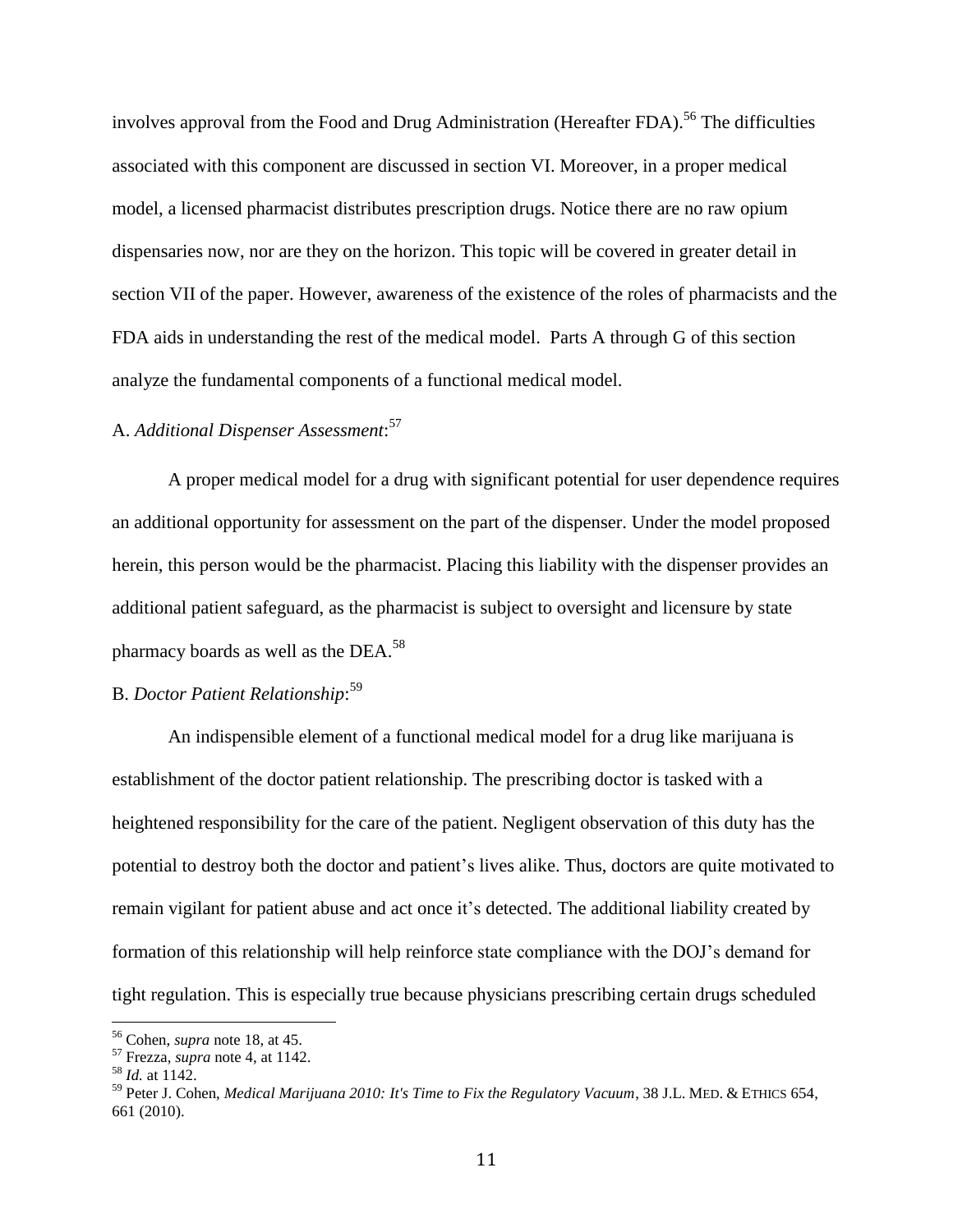under the CSA, such as opioids, are required to register with the DEA in order to prescribe said  $drugs.<sup>60</sup>$ 

# C. *Practitioner Requirements*: 61

A traditional medical model contemplates practitioner requirements promulgated by state medical boards.<sup>62</sup> As it should be, medical boards' decision making is rooted in science, not politics. As will be discussed in section V, New Jersey has delegated regulatory responsibility to the New Jersey Department of Health (hereafter, DOH). This raises the question of whether the DOH is truly in the most knowledgeable position to create practitioner requirements. After adequate research has been conducted, New Jersey might consider delegating decision-making authority to its state medical boards, which can then make applied, best practice decisions about practitioner requirements. In the meantime, the DOH should develop regulations with a similar mindset.

# D. *Patient Qualifications*: 63

Like practitioner requirements, standard medical models for specific drugs also have uniform, albeit flexible, patient qualifications. New Jersey's statute provides a short list of qualifying conditions and vests discretion in the DOH to add additional ailments to the list.<sup>64</sup> While it probably isn't realistic to think the Legislature will re-delegate this authority to state medical boards anytime soon, courts and administrative agencies would be wise to interpret the statute with an eye toward a flexible patient standard which acknowledges the evolving medical context of the drug.

## E. *No Home Cultivation*:

<sup>60</sup> *Id.* at 660.

<sup>61</sup> Frezza, *supra* note 4, at 1123.

<sup>62</sup> Cohen, *supra* note 59, at 660.

<sup>63</sup> Frezza, *supra* note 4, at 1121.

<sup>64</sup> Compassionate Use Medical Marijuana Act, N.J. STAT. ANN. § 24:6I-1 (West 2013).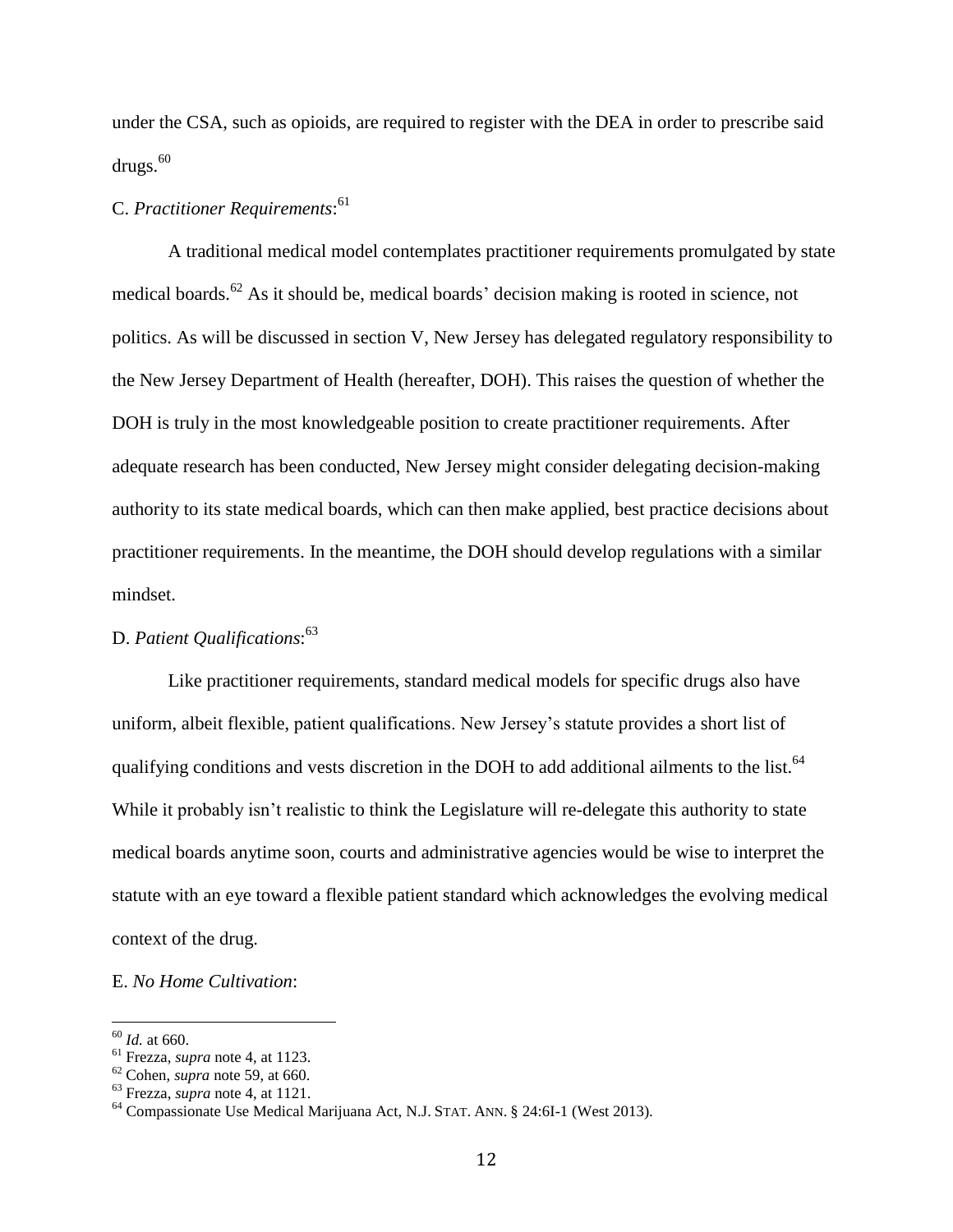Just as society doesn't allow opioid patients to grow opium at home, nor should we allow marijuana patients to personally cultivate cannabis. While this concept may seem particularly harsh in the case of marijuana, the delicate nature of the current compromise between the state and federal governments necessitates it. Without regard for recreational users, ensuring the continuity of the program within NJ for patients in need is absolutely paramount. Along with personal cultivation comes a distinct lack of government oversight. Thus, prohibiting home growth embodies the type of substantive restriction the DOJ memo calls for.

## F. *Distinguishing Between Minors and Adults*:

A medical model for a specific drug generally distinguishes between minors and adults. Given the psychoactive nature of THC, it is imperative to consider the effects usage might have on minors, whose brains are still developing, as opposed to adults, whose brains are fully formed. Due to lack of research, it is currently unknown what type of long-term cognitive effects marijuana has on a developing mind.<sup>65</sup> Until more information is available, access to minors in raw form should be strictly limited. This component is also critical in meeting one of the DOJ's express goals of keeping marijuana out of the hands of minors.<sup>66</sup> Without a like provision, New Jersey's program is open to attack from the DEA.

## G. *Drugged Driving*:

Currently, it is unknown to what extent or in what way marijuana affects driving ability. While it is evidenced that marijuana does affect cognition, one study suggests these effects don't actually impair the ability to drive.<sup>67</sup> Regardless, it is safe to say for the time being, New Jersey

<sup>65</sup> Manzar Ashtari, et al., *Diffusion Abnormalities in Adolescents and Young Adults with a History of Heavy Cannabis Use,* 43(3) J PSYCHIATRIC RES.189, 200 (2009).

<sup>66</sup> Cole, *supra* note 8 at 2.

<sup>67</sup> G. CHESHER & M. LONGO, *Cannabis and Alcohol in Motor Vehicle Accidents* 313-323 in: F. GROTENHERMEN & E. RUSSO *CANNABIS AND CANNABINOIDS: PHARMACOLOGY, TOXICOLOGY, AND THERAPEUTIC POTENTIAL* 323 (2002).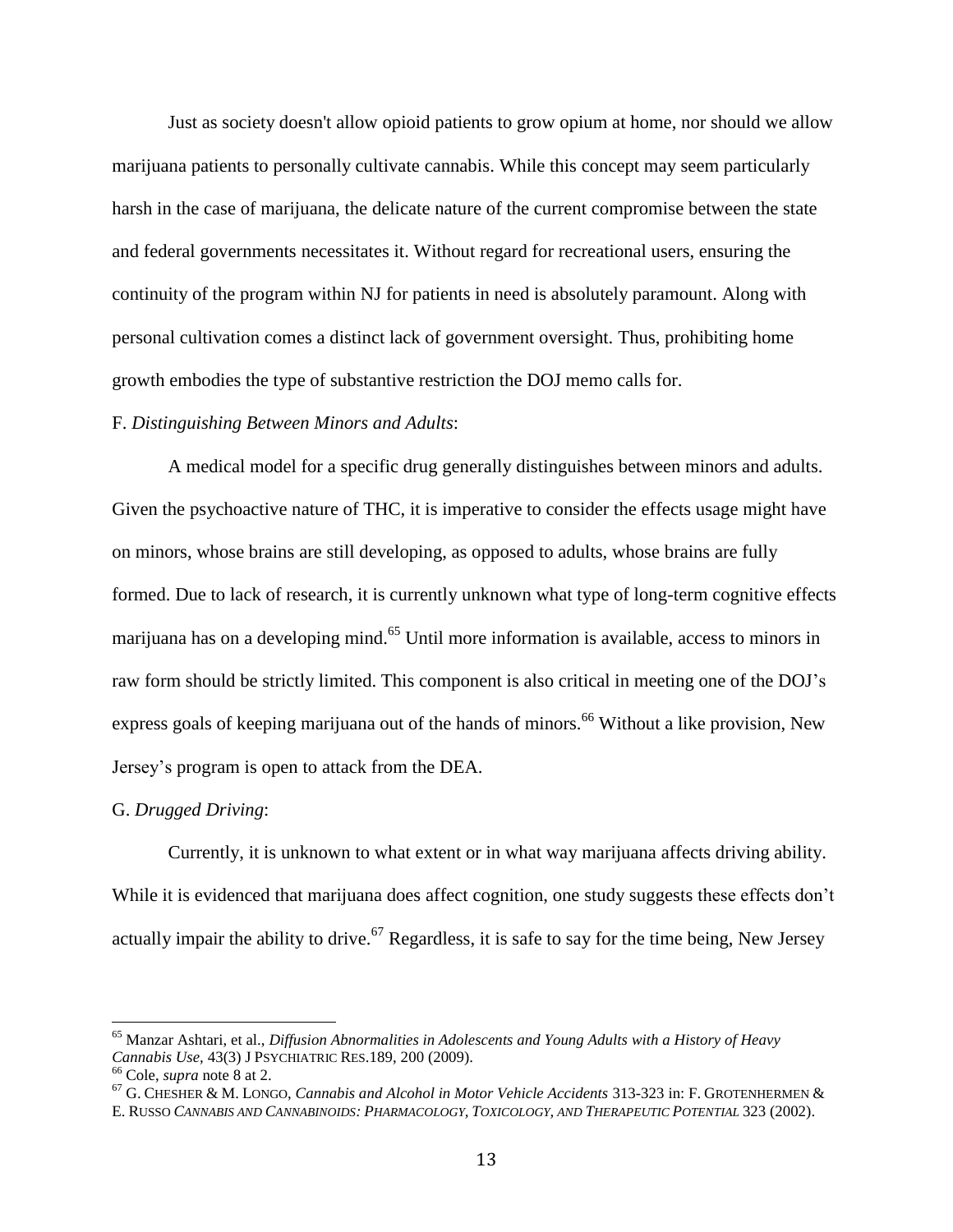would do well to err on the side of caution and develop a set of drugged driving laws aimed at sustaining its medical marijuana program.

## **V. New Jersey's Law**:

Before explaining how New Jersey's statute can be improved, it is necessary to evaluate the statute itself. For those hoping for easy access to medical marijuana, bad news: New Jersey's Compassionate Use Medical Marijuana Act (hereafter, CUMMA)<sup>68</sup> has been called "the most restrictive medical marijuana law in the nation."<sup>69</sup> For individuals who truly need medicinal marijuana, this is great news. Even as the law currently stands, it is not likely to conflict with the goals of the CSA. Patients can be reasonably certain they will have continued access to their medicine. Several provisions of the statute are clearly in line with DOJ objectives.

## A. *Strengths*:

The statute gives a short list of qualifying conditions, which doctors can use to generate a signed certification<sup>70</sup> (not a prescription) for marijuana. In addition, it appears the legislature took some of the concepts of the medical model into consideration when drafting CUMMA. For instance, CUMMA demands that a "bona fide physician patient relationship"<sup>71</sup> be firmly established. It defines this relationship as: "a relationship in which the physician has ongoing responsibility for the assessment, care and treatment of a patient's debilitating medical condition."<sup>72</sup> This is in line with the conception of the doctor patient relationship in standard medical models. The Act also charges the DOH with establishing and maintaining a registry of all patients and their primary caregiver.<sup>73</sup> Once qualified, the DOH issues an ID card to the

<sup>68</sup> *Id.* § 24:6I-1.

<sup>69</sup> Cohen, *supra* note 59, at 660.

<sup>70</sup> *Id.* § 24:6I-5.

<sup>71</sup> *Id.* § 24:6I-3.

<sup>72</sup> *Id.* § 24:6I-3.

<sup>73</sup> *Id.* § 24:6I-4.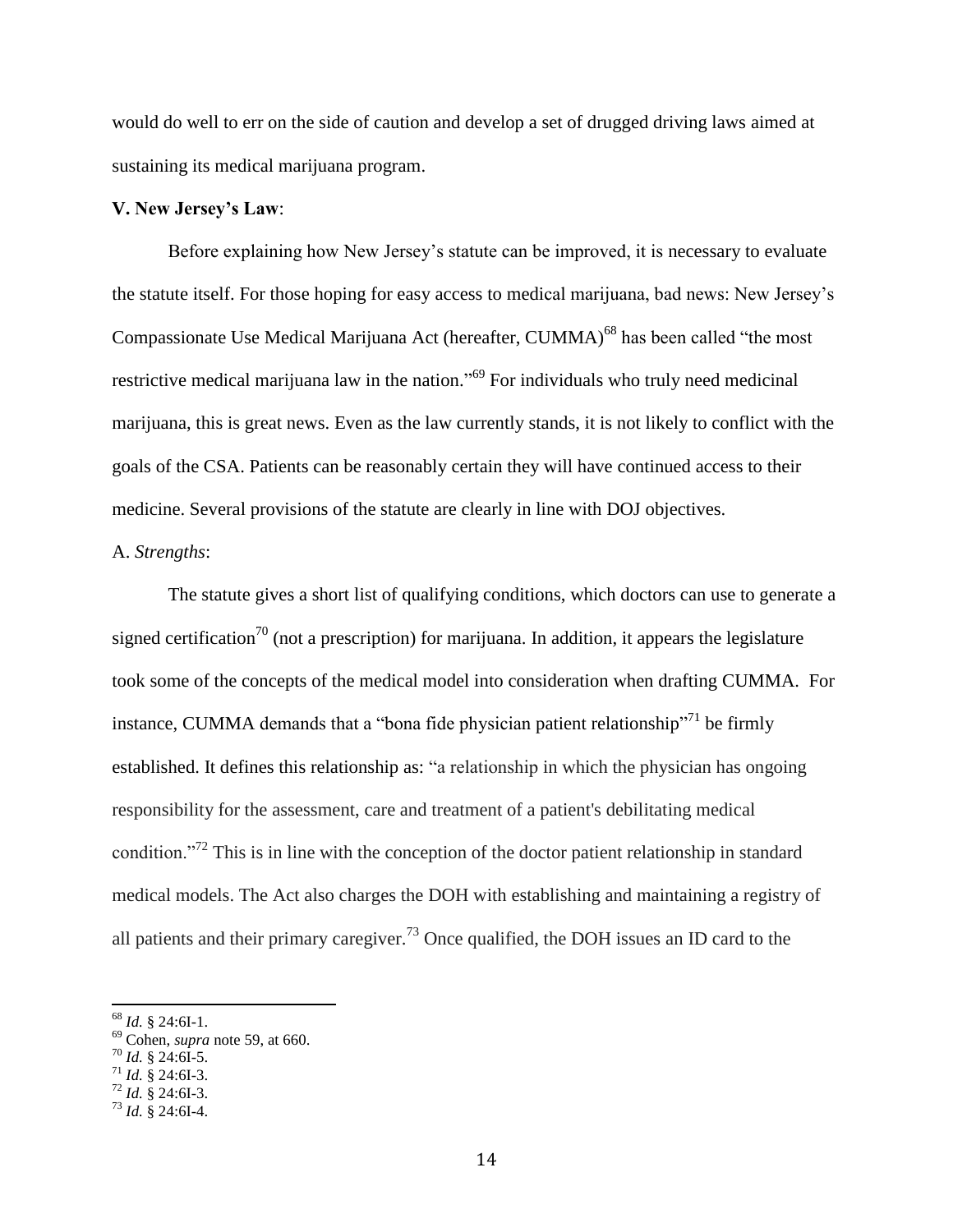patient, which expires after two years.<sup>74</sup> To qualify, the patient must have one of the predicate conditions in addition to signed certification from a registered physician.<sup>75</sup> While it would be nice if the physician were able to prescribe the medicine to be filled by a pharmacist who could provide additional oversight, the requirement of physician intervention in the process is a step in the right direction.

The statute's provisions relating to minors are also in line with DOJ goals. Specifically, CUMMA requires written consent to the medical use of marijuana from a parent or legal guardian and a commitment from the parent to "control the acquisition and possession of the medical marijuana and any related paraphernalia."<sup>76</sup> The DOJ maintains that one of its primary directives under the CSA is preventing usage by minors;<sup>77</sup> thus, this provision is absolutely necessary to the program's success.

## B. *Weaknesses*:

Where CUMMA falls short is in its decision to make DOH-licensed "alternative treatment centers"<sup>78</sup> as the designated NJ marijuana dispensaries. While they are a popular choice in other states, this simply is not in line with proper medical practice. At the very least, the DOH regulations do prevent those with criminal backgrounds from working for the centers,<sup>79</sup> which is very important, as another express DOJ directive is preventing diversion to criminal activity.<sup>80</sup> However, this issue will be discussed in greater detail in section VII.

Another area CUMMA arguably fails is in its regulations. Unlike laws for other types of prescription narcotics, CUMMA delegates authority to regulate prescribing physicians and

l

<sup>74</sup> *Id.* § 24:6I-4.

 $^{75}$  *Id.* § 24:6I-5.

<sup>76</sup> Melissa Brown, *The Garden State Just Got Greener: New Jersey Is the Fourteenth State in the Nation to Legalize Medical Marijuana*, 41 SETON HALL L. REV. 1519, 1549 (2011).

<sup>77</sup> Cole, *supra* note 8 at 2.

<sup>78</sup> *Id.* § 24:6I-7.

 $^{79}$  *Id.* § 24:6I-7(a)(c).

<sup>80</sup> Cole, *supra* note 8 at 2.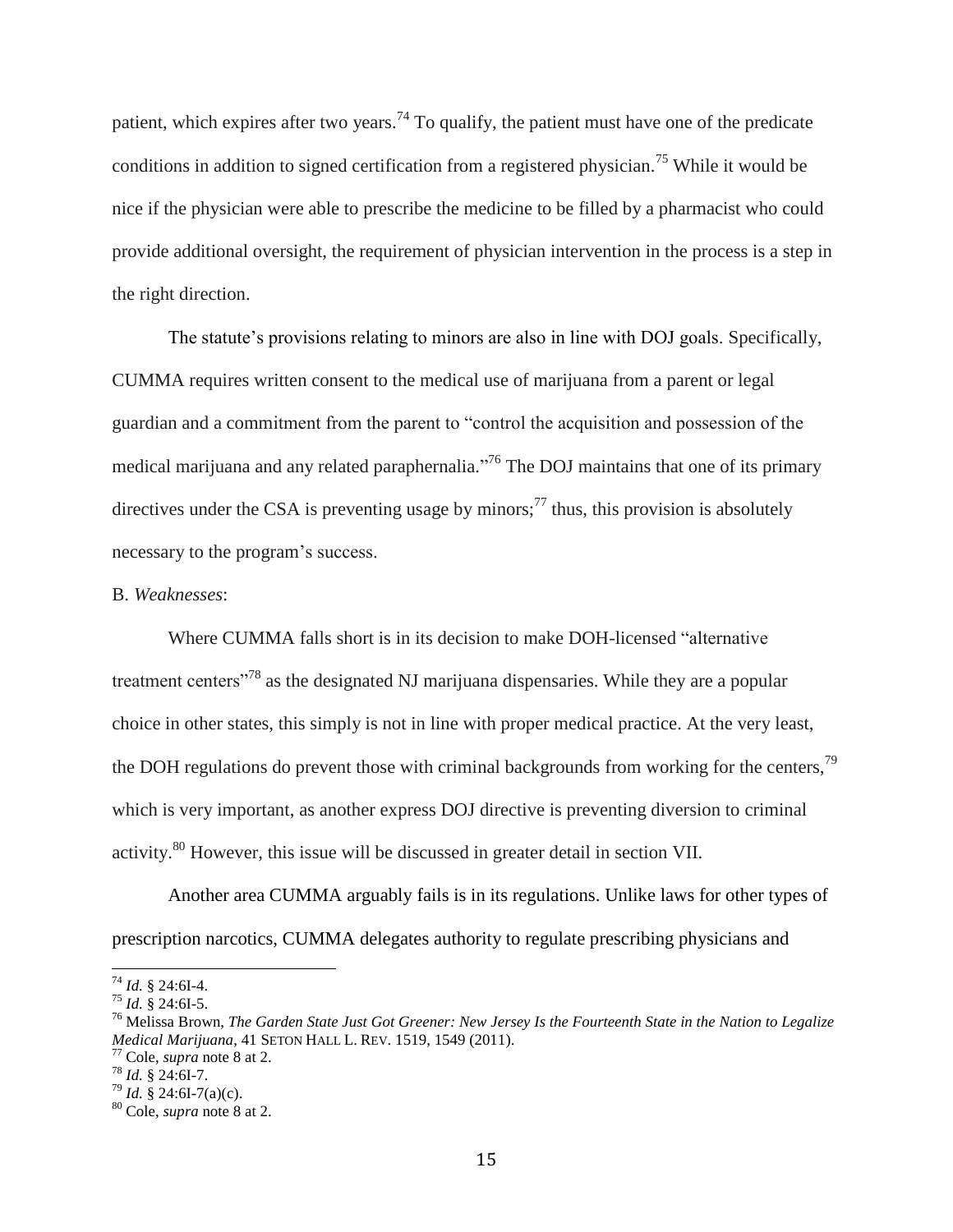dispensaries to the New Jersey DOH. With drugs like opioids, physician regulation is delegated to state medical boards, where science, not politics dictate decision making. While the DOH deserves credit for adopting some aspects of the Model Opioid Treatment Program, such as a duty of constant patient reassessment,  $81$  it would be wise to relinquish authority to the NJ State Medical Boards, who are in a better position to assess physician and pharmacist oversight. Currently, the Commissioner of the DOH is responsible for detailed annual reporting requirements which include: the number of registry applications, the number of registered patients and primary caregivers, the number of revoked cards, the nature of the reported conditions, the number of permits issued to and revoked from alternative treatment centers and the number of participating physicians. $82$  This is all the type of information a medical board would want. However, a medical board is in a more informed position to create regulation based off such information. For instance, the DOH has decided that Alternative Treatment Centers (AKA "dispensaries") are limited to distributing three strains each. Each strain may contain no more than 10% THC. $^{83}$  This 10% cap feels arbitrary and whether it is satisfactory to the patient who has built a month's worth of tolerance $84$  remains to be seen.

To recap, the non-permissive nature of CUMMA is an excellent first step in setting a national standard for medical marijuana programs. It demands strict oversight on multiple levels, consistent DOJ guidelines. Despite this, there are several things New Jersey Legislatures and Courts would benefit from taking into consideration when fashioning future laws.

## **VI. Research**:

#### A. *Inadequacy of Existing Research*:

<sup>81</sup> Compassionate Use Medical Marijuana Act, N.J. ADMIN. CODE 13:35-7A.5(c) (2013).

 $82$  Compassionate Use Medical Marijuana Act, N.J. ADMIN. CODE 8:64-4.2(a)(2) (2013).

<sup>83</sup> *Id.* 8:64-10.7.

<sup>84</sup> JASON KING, THE CANNABIBLE 79 (2007). ("Supreme quality water hash…even at close to 50% THC, smoke it for awhile and the enemy-tolerance-sets in.")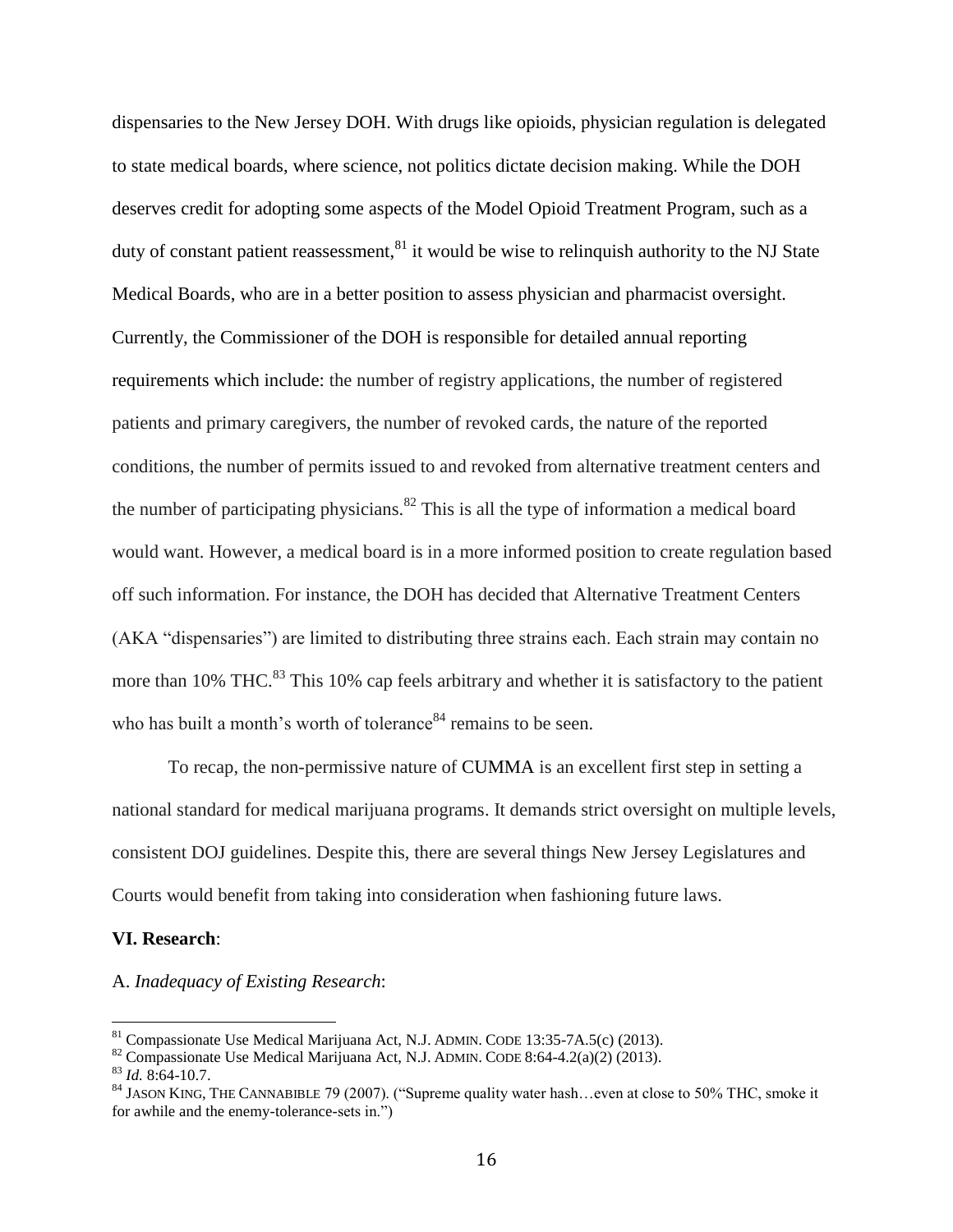As one becomes familiar with issues faced by medical cannabis, something becomes clear immediately: there is a dire need for credible research within the United States. Specifically, this research needs to be conducted with a comparative outlook on other prescription drugs.<sup>85</sup> The borderline-insulting lack of research is the result of a vicious, selffeeding cycle. This requires some explanation. The normal avenue drugs take to prescription use is through the FDA. The standards governing this process are established under the Food, Drug and Cosmetic Act (hereafter, FDCA).<sup>86</sup> There is little doubt marijuana meets the FDCA's definition of a "drug". "The term 'drug' means . . . articles intended for use in the diagnosis, cure, mitigation, treatment, or prevention of disease in man or other animals; and . . . articles (other than food) intended to affect the structure or any function of the body of man or any other animals."<sup>87</sup> Nevertheless, prior to entering the prescription market, provisions of the Act require new drugs to be rigorously evaluated in a comprehensive manner. This requires "evidence consisting of adequate and well-controlled investigations, including clinical investigations, by experts qualified by scientific training and experience to evaluate the effectiveness of the drug involved."<sup>88</sup> The FDA shares authority under the CSA with the DEA.<sup>89</sup> Thus, once credible research on the benefits of a scheduled drug becomes available, the FDA may petition the DEA for medical use.<sup>90</sup> Normally, this arrangement works out fine. Perhaps predictably, in the case of marijuana, researchers have encountered great difficulty.<sup>91</sup> The United States is a signatory to the

l

<sup>85</sup> Cohen, *supra* note 18, at 69.

<sup>86</sup> Controlled Substances Act, 21 U.S.C. § 301 (2012).

 $^{87}$  *Id.* § 321(g)(1).

 $88$  *Id.* § 355(d).

<sup>89</sup> *Memorandum of Understanding Between the National Institute on Drug Abuse and the Food and Drug Administration*, U.S. Food & Drug Administration (Mar. 10, 2009), http://www.fda.gov/AboutFDA/PartnershipsCollaborations/MemorandaofUnderstandingMOUs/DomesticMOUs/uc m116365.htm.

<sup>90</sup> Cohen, *supra* note 18, at 50.

<sup>&</sup>lt;sup>91</sup> Donald I. Abrams, *Letter to NIDA*, Multidisciplinary Association for Psychedelic Studies (Apr. 28, 1995), http://www.maps.org/mmj/abrams.html.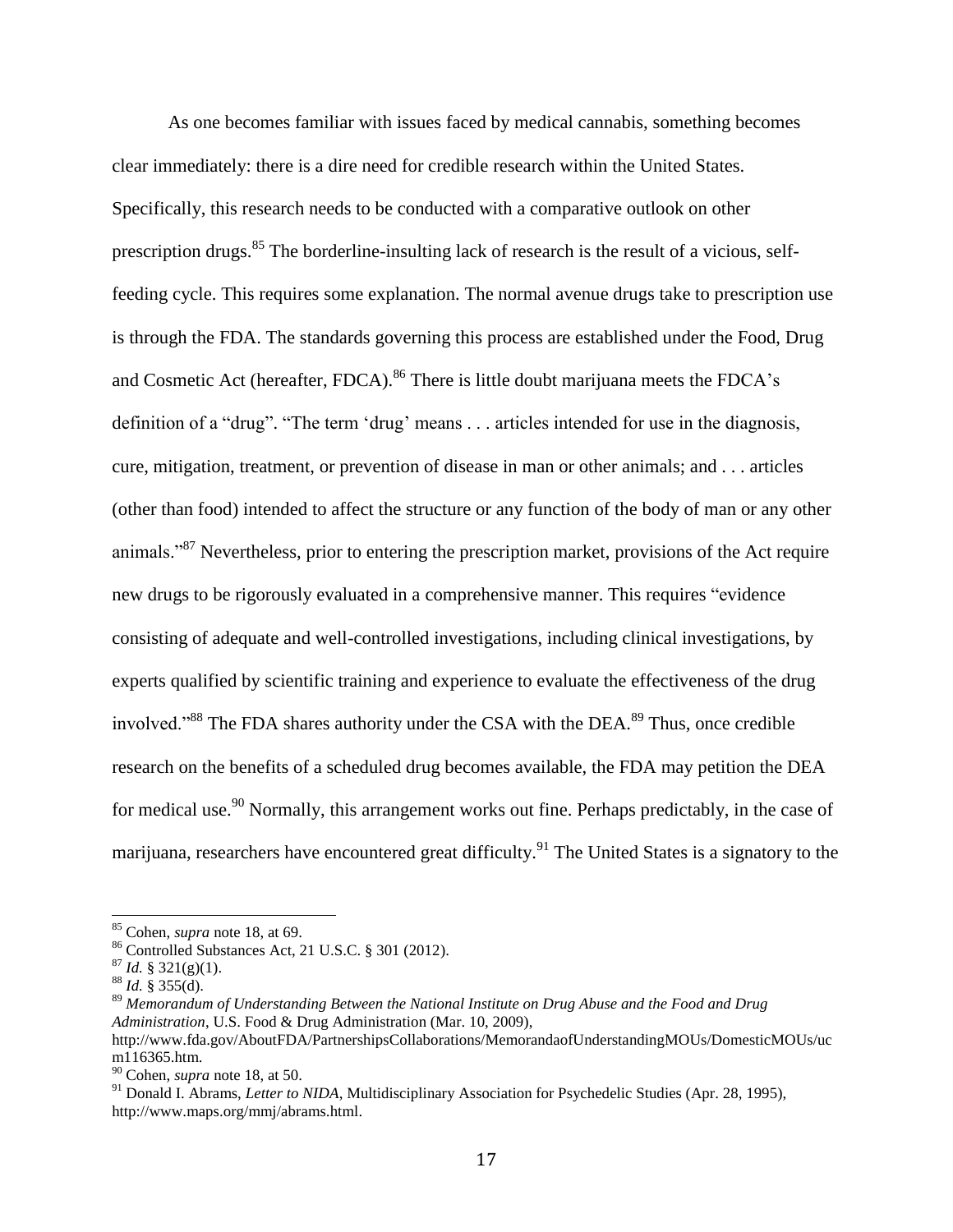Single Convention on Narcotic Drug (hereafter, SCND) and as a result, foreign importation of marijuana is outlawed.<sup>92</sup> Complicating this is the CSA and the DEA's questionable reliance on the 1999 IOM report, which almost entirely precludes domestic cultivation. The only native entity authorized to grow marijuana for research is the National Institute on Drug Research (hereafter, NIDA). Right away, this means a ridiculously small supply available for research. To make matters worse, NIDA has been notoriously difficult in facilitating medical marijuana research with the tiny amounts it actually produces. In 2010, a NIDA spokesperson stated: "Our focus is primarily on the negative consequences of marijuana use. We generally do not fund research focused on the potential beneficial medical effects of marijuana.<sup> $393$ </sup>.

In sum, to become a standardized medicine, the FDA requires a drug to be supplemented with detailed research.<sup>94</sup> Until recently, through the combination of the CSA and SCND, marijuana available for research has been extremely limited. In turn, minimal US research has been conducted. Thus, under the FDCA, the FDA cannot approve it as a medicine. Luckily, the DOJ's 2013 memo most likely signals the end of this federal interference. It is highly unlikely controlled medical research will conflict with any CSA goals. In fact, more research should only help the DOJ develop more specialized policy regarding medical cannabis.

#### B. *Why We Need Research*:

There are many reasons why research is critical to the future of medical cannabis programs. From the outset, FDA approval (and the legitimacy it carries) requires a careful balancing of the risks and benefits of cannabis.<sup>95</sup> Without adequate information on either, this balancing simply cannot occur. However, the complexities of this situation have already been

<sup>92</sup> *Id.* § 952.

<sup>93</sup> Gardiner Harris, *Researchers Find Medical Study of Marijuana Discouraged*, N.Y. TIMES, Jan. 19, 2010, at A14.  $^{94}$  *Id.* § 355(d).

<sup>95</sup> Cohen, *supra* note 18, at 49.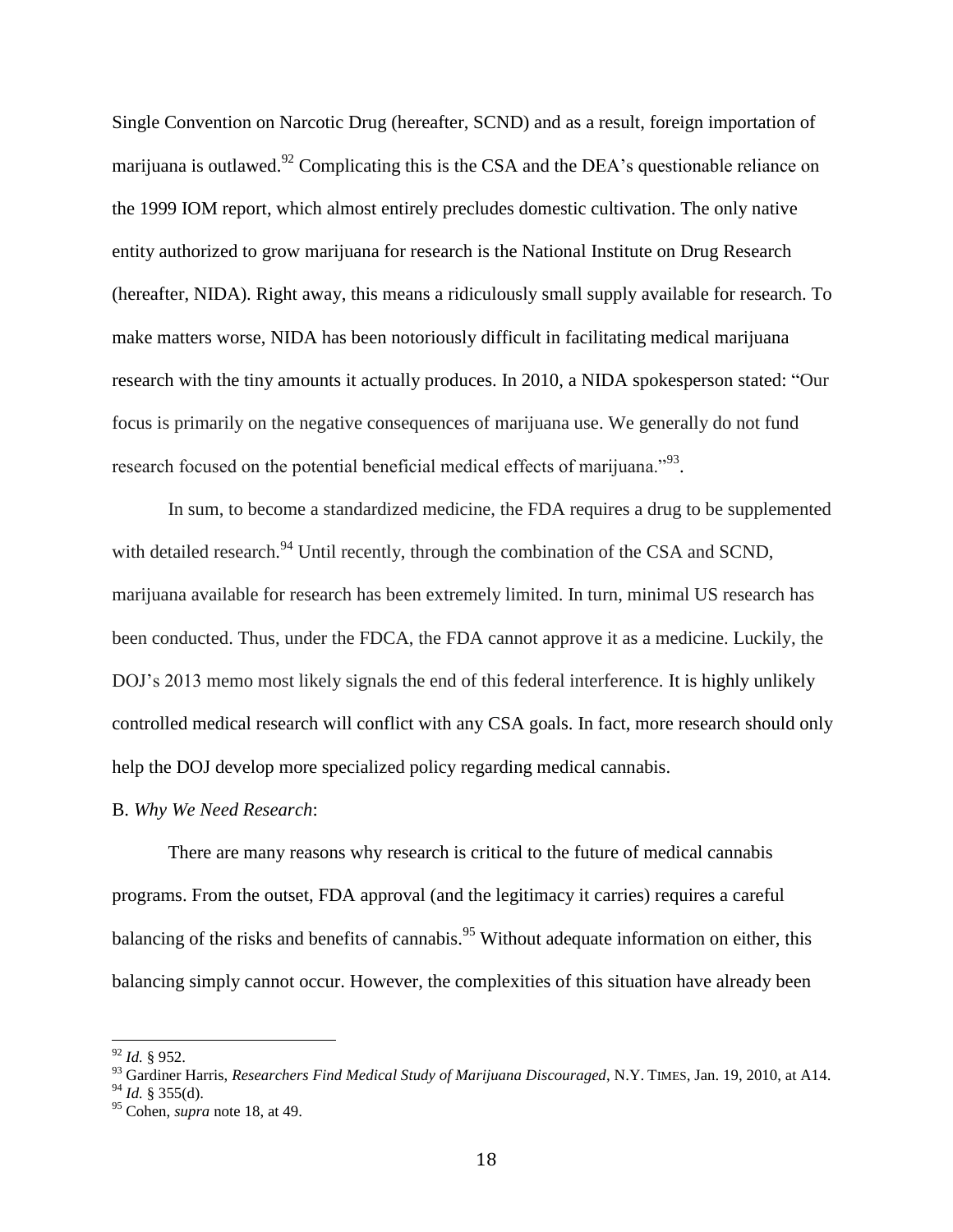addressed. Beyond accommodating the FDA's approval process, why is research essential to the future of medical cannabis? The medical answer is simple: there is an abundance of potential and a shortage of knowledge. Despite being used for thousands of years, <sup>96</sup> marijuana as a bona fide medical treatment is still in its infancy. Its greatest usage may not even be known yet. In a political context, the more we know, the more fine tuned regulations can become. Additional information about things like usage, dosage, addiction liability (specifically in the medical context) and side effects will allow development of best practice standards with the DOJ's goals in mind. These guidelines will allow New Jersey's medical marijuana program to continue to remain safe, productive and compliant.

## C. *Existing Research*:

Those unfamiliar with the topic of medical marijuana may get the impression no research exists at all. This is certainly not the case. If it were, it would be much more difficult to advocate its medicinal value. Unlike America, research in Europe has not been hindered by total prohibition. Scientists have increased access to raw material, which means relative ease in research. Legitimate, credible studies in countries like Spain and Switzerland are yielding exciting conclusions about the various medical applications of marijuana. One recent study conducted in Spain noted local treatment with a THC-based ointment on rodents produced a significant reduction in the size of skin cancer tumors.  $\frac{97}{2}$ . One Swiss study concluded amongst all illicit drugs, cannabis is the only one capable of producing true antidepressant effects. <sup>98</sup>

<sup>96</sup> *Id.* at 35.

<sup>97</sup> Maria Salazar, et al., *Cannabinoid Action Induces Autophagy-Mediated Cell Death Through Stimulation of ER Stress in Human Glioma Cells*, 119(5) J CLIN INVEST. 1359, 1380 (2009).

<sup>98</sup> Xia Zhang et al., *Cannabinoids Promote Embryonic and Adult Hippocampus Neurogenesis and Produce Anxiolytic and Antidepressant-like Effects* 115(11) J CLIN INVEST. 3104, 3115 (2005).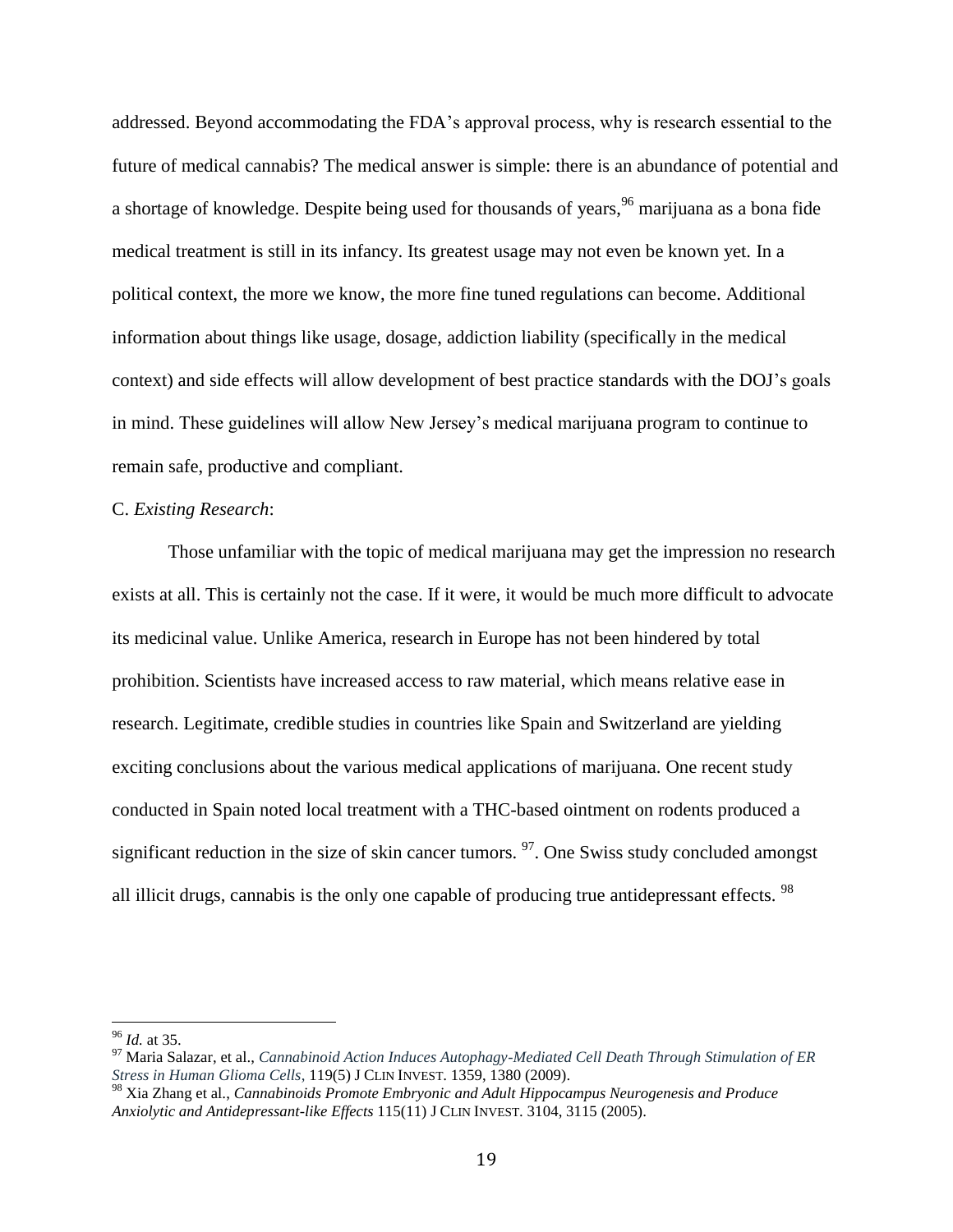Another study in Spain determined a possible correlation between Cannabis intake and a reduction in the degeneration of the brain tissue in those diagnosed with Alzheimer's disease. <sup>99</sup>

This is not to paint an inaccurate picture of the studies on medical cannabis. While it is true many present conclusions in support of marijuana, there are a fair number of studies reporting negative findings surrounding marijuana. Some of the more famous ones, such as the IOM's report,<sup>100</sup> have concluded there is little or no medical value to marijuana use. Others have gone further, reporting negative side effects from sustained use. Some report decrease in certain cognitive functions, such as memory.<sup>101</sup> Others bring up the risk of cancer that goes hand in hand with smoke inhalation.<sup>102</sup> Regardless, these studies aren't dispositive. Given the public concern with cancer, it is difficult to believe many Americans would maintain a neutral, let alone unsupportive stance on whether we should investigate new ways to shrink tumors. This year alone, cancer has claimed 580,350 lives throughout America, with 16,410 of those being from the Garden State.<sup>103</sup>

The bottom line is as it stands, we have a wealth of fascinating research upon which to expand. Unfortunately, very little of it originates in the United States. It is absolutely pivotal thorough research is both funded and prioritized in the US. The funding can be minimal, so long as it consistent. Doing this may quickly provide answers to some of medical marijuana's most challenging questions, while affording New Jersey a relatively low cost opportunity to pioneer

<sup>99</sup> Maria L. Ceballos, et al., *Prevention of Alzheimer's Disease Pathology by Cannabinoids: Neuroprotection Mediated by Blockage of Microglial Activation* 25(8) J NEUROSCIENCE 1904, 1913 (2005). <sup>100</sup> JOY, *supra* note 29.

<sup>&</sup>lt;sup>101</sup> Mark S. Gold, *The Pharmacology of Marijuana, in Principles of Addiction Medicine* 164-66 (2<sup>nd</sup> ed. 1998).

<sup>102</sup> Reena Mehra et al., *The Association Between Marijuana Smoking and Lung Cancer: A Systematic Review*, 166 ARCHIVES INTERNAL MED. 1359, 1359 (2006).

<sup>103</sup>*Estimated Number of Deaths for Selected Cancers by State*, American Cancer Society, http://www.cancer.org/acs/groups/content/@epidemiologysurveilance/documents/document/acspc-037128.pdf (last visited Nov. 29, 2013).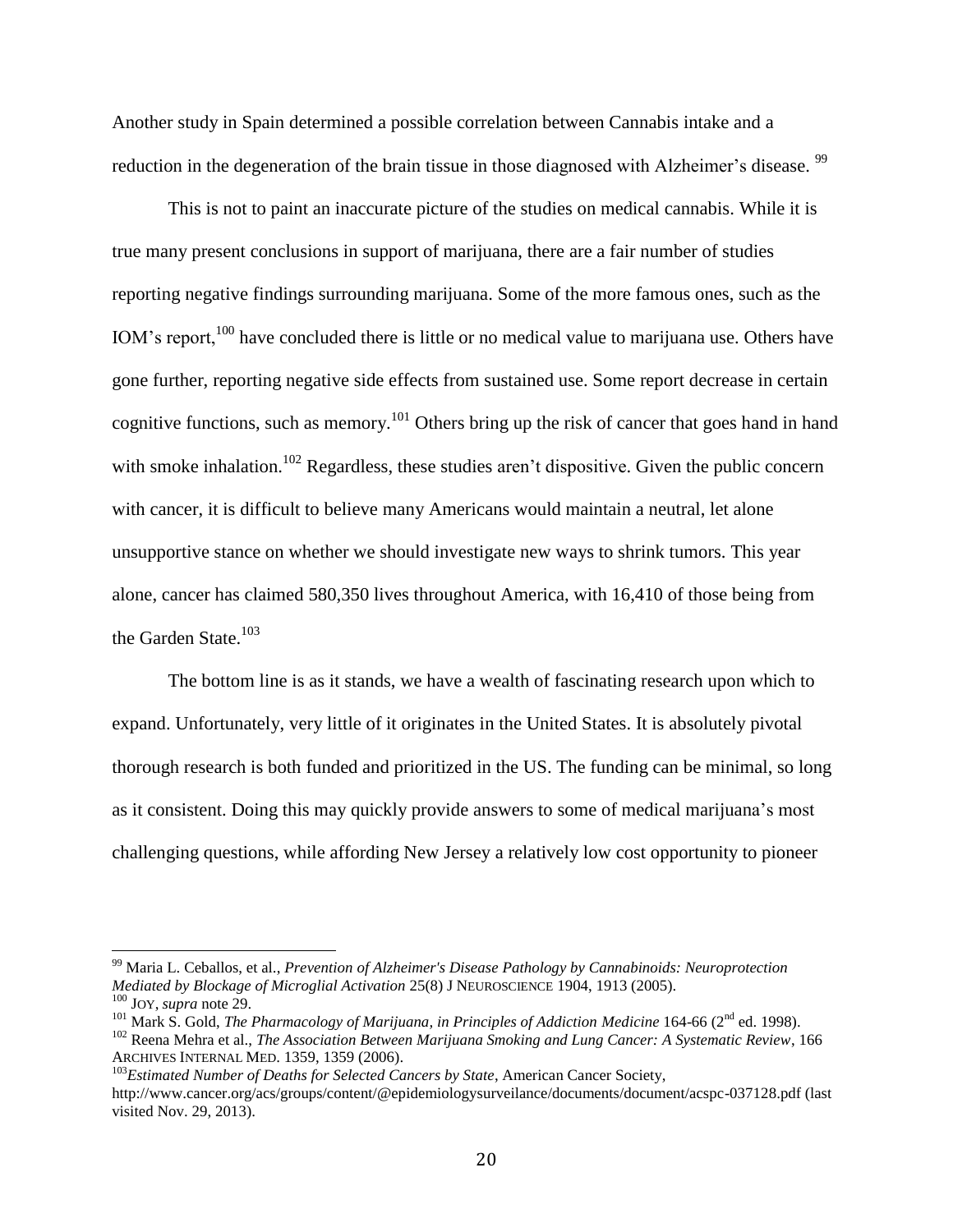the national field in research. Until then, existing information strongly suggests medical marijuana should continue to remain a viable, albeit regulated, option.<sup>104</sup>

## **VII. Distribution From Licensed Pharmacies**:

Once research has begun to yield reliable conclusions on things such as dosage, measurements and alternative delivery methods, researchers and pharmacists can begin working together to develop a uniform, scientifically accurate method of pharmacy compounding for refined THC. The FDA describes pharmacy compounding as "a practice in which a licensed pharmacist combines, mixes, or alters ingredients in response to a prescription to create a medication tailored to the medical needs of an individual patient." <sup>105</sup> It goes on to say "pharmacy compounding, if done properly, can serve an important public health need if a patient cannot be treated with an FDA-approved medication."<sup>106</sup> Unfortunately, without reliable research, accurate information remains unavailable to develop marijuana THC compounding methods. Until then, the practice of filling marijuana prescriptions remains much too speculative for most prudent pharmacists to **feel comfortable with**.<sup>107</sup> Once enough information exists to allow for proper prescribing and compounding, the final component of effective medical marijuana oversight can come into play: a comprehensive program for physicians to follow when evaluating potential patients and prescribing marijuana. For guidance, the Model Opioid Program<sup>108</sup> provides an excellent example which medical marijuana should seek to parallel. A. *In Lieu of the Ability to Compound*:

<sup>104</sup> Donald I. Abrams et al., *Cannabis in Painful HIV-Associated Sensory Neuropathy: A Randomized Placebo-Controlled Trial*, 68 NEUROLOGY 515, 520 (2007).

<sup>105</sup> *Pharmacy Compounding*, *supra* note 5.

http://www.fda.gov/drugs/GuidanceComplianceRegulatoryInformation/PharmacyCompounding/.  $106$  *Id.* 

<sup>107</sup> Moira Gibbons, *The Cannabis Conundrum: Medication v. Regulation*, 24 HEALTH LAW. 1, 7 (2011).

<sup>108</sup> *Model Policy on the Use of Opioid Analgesics in the Treatment of Chronic Pain*, *supra* note 13.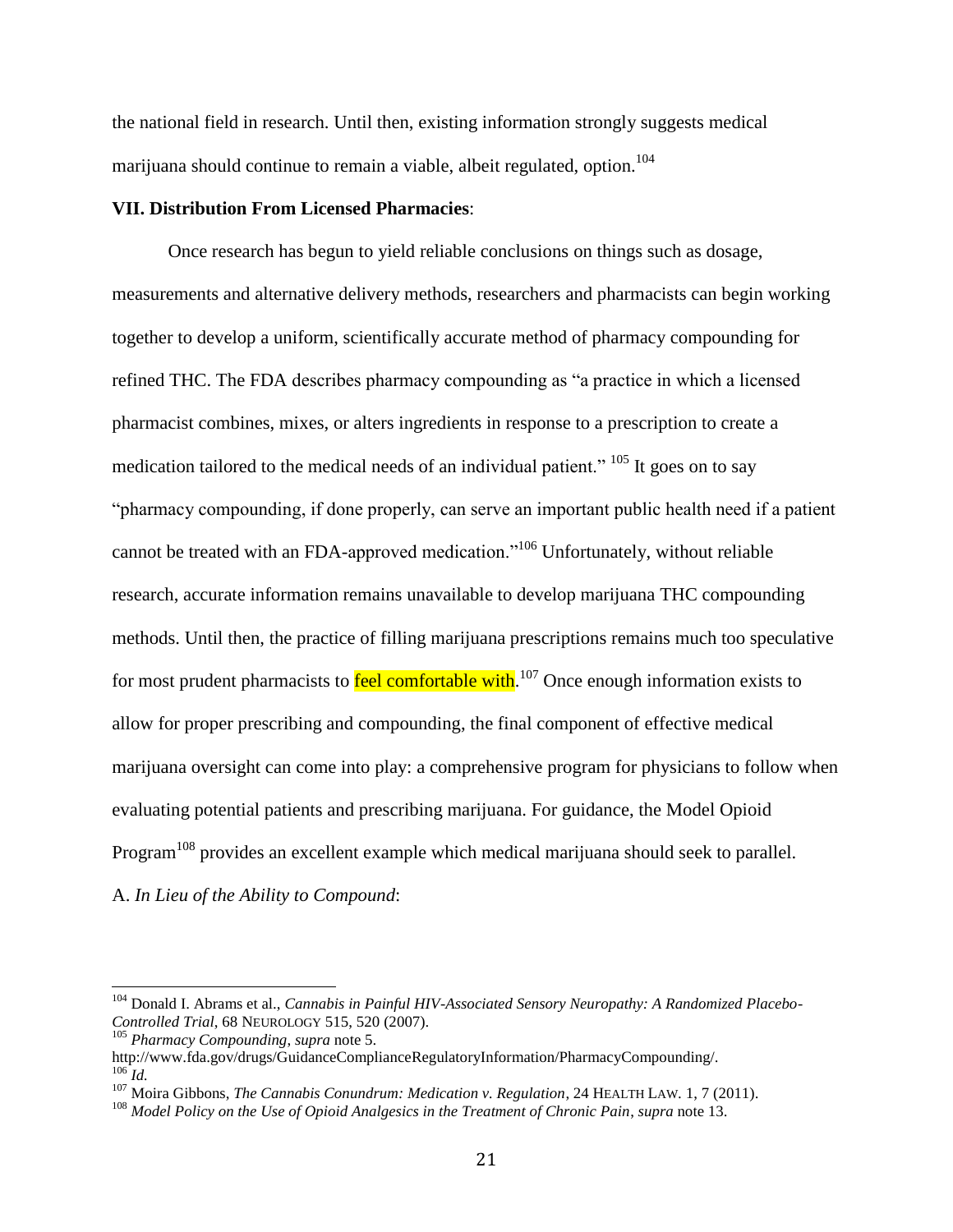Short of an effective compounding technique, it is still possible for pharmacists to adequately control and dispense medicinal marijuana in a simple, effective way. This can be achieved through a process of plant reproduction commonly referred to as cloning. "In horticulture, a "cutting" is a branch that has been cut off from a mother plant...and then rooted, often with the help of a [rooting liquid or powder](http://en.wikipedia.org/wiki/Rooting_powder) containing [hormones.](http://en.wikipedia.org/wiki/Plant_hormone) When a full root has formed and leaves begin to sprout anew, the clone is a self-sufficient plant, genetically identical to the mother plant."<sup>109</sup> In order to understand how pharmacists and doctors evaluating patient treatment could utilize this process, it is necessary to have a foundational knowledge of the nature of the marijuana plant.

## B. *The Nature of the Cannabis Plant*:

To begin, marijuana is a plant that comes in thousands of varieties. While they often share common traits, no two strains are exactly alike.<sup>110</sup> In fact, certain varieties may possess qualities that will be extremely beneficial to some, while acting as a catalyst for anxiety in others. In lieu of experience, one might be inclined to draw parallels between marijuana and alcohol. Both come in different varieties. Both intoxicate the user. The difference is, unlike cannabis, the effect of alcohol is always the same, just varied in intensity.<sup>111</sup> A similar comparison can be demonstrated in a medical context. Where marijuana departs from a plant like opium is in its capability to deliver different therapeutic benefits to the user, regardless of the dosage level. While opium derivatives are strictly employed in pain treatment, the differing varieties of marijuana plants are thought to be capable of alleviating a wide variety of lifealtering symptoms. With opioids, the effect on the user is the same every time. The only

l

<sup>109</sup> *Plant Reproduction*, Wikipedia the Free Encyclopedia (Nov. 20, 2013),

http://en.wikipedia.org/wiki/Plant\_reproduction#cite\_ref-rooting\_cuttings\_of\_tropical\_trees\_4-1. 110 KING, *supra* note 84.

<sup>111</sup> *Id.* at 31.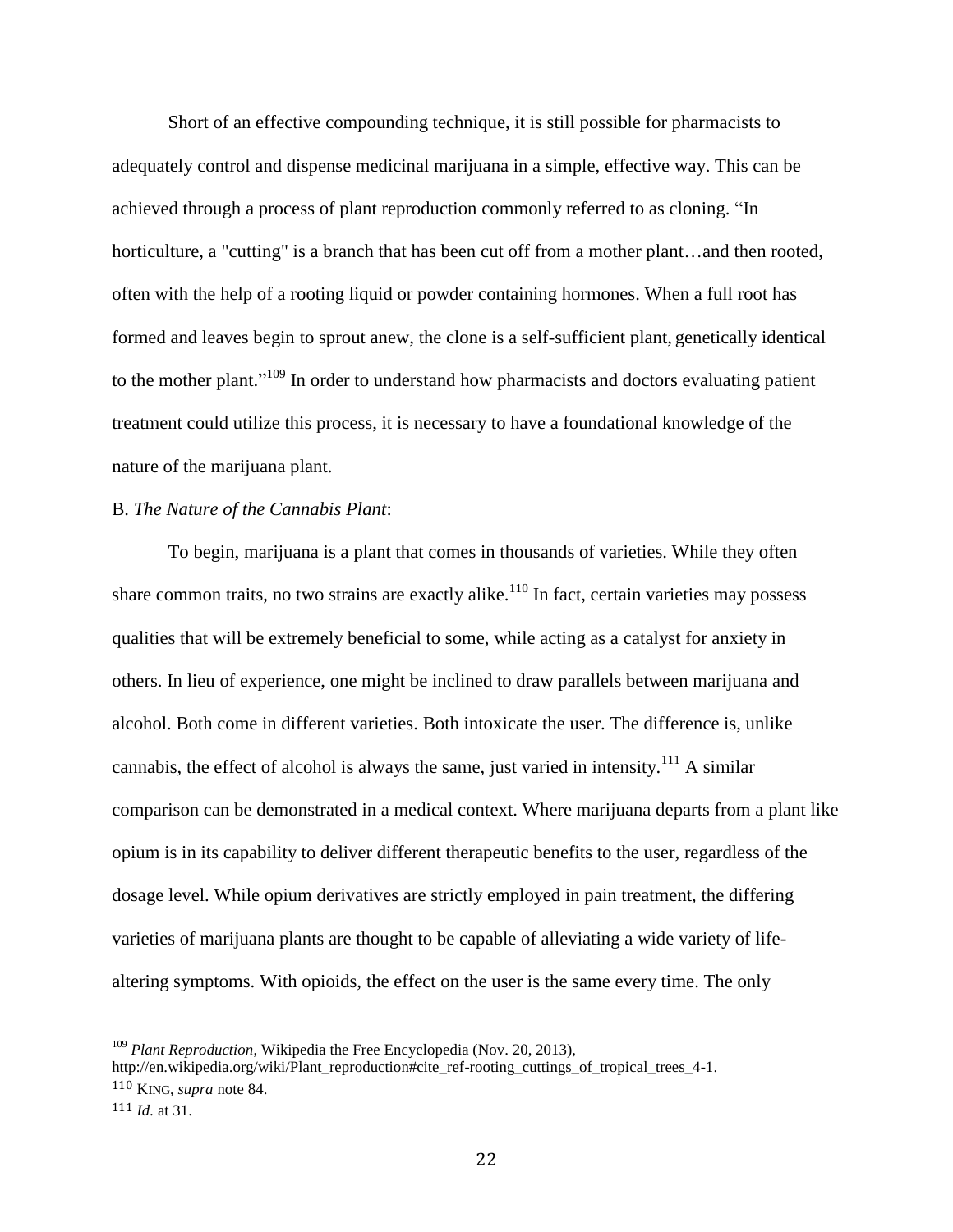variation would be the result of a fluctuation in the dosage (which, unlike marijuana, can prove fatal<sup>112</sup>), and regardless, it is the same effect, utilized for the same purpose, only intensified.

Due to the aforementioned lack of research, there is almost no comparative information available on how user effects differ from strain to strain. With this in mind, Jason King's "Cannabible"<sup>113</sup> provides excellent insight into the **blatant**, and occasionally subtle, differences amongst varieties. King spent more than a decade traveling the world, sampling hundreds of types of marijuana.<sup>114</sup> He neatly documented each of his experiences consuming different varieties and compiled them into a book, which serves as a source of review for self-proclaimed "cannabis connoisseurs."<sup>115</sup> While obviously, this is not the most scientific resource, King took great effort to ensure the book's reviews were as scientifically objective as his resources permitted. He did this by gathering controlled groups of experienced marijuana users and allowed them to sample particular varieties. He then conducted in-depth inquiry into the sensations each user experienced.<sup>116</sup> The only effects reported in the book's reviews are those that were common to multiple users consuming the same strain. The objective process was compounded by the fact that King gathered samples of the same strain from different growers, each of whom utilized different techniques and conditions during cultivation. Again, only user effects that were common to all samples of a particular variety, regardless of origin, were reported.<sup>117</sup> The end result is a compendium of reviews that detail significantly different experiences from strain to strain. Some failed to elicit any notable effect at all.<sup>118</sup> Others were

<sup>112</sup> *Prescription Painkiller Overdoses*, Center for Disease Control and Prevention (Jul. 3, 2013), http://www.cdc.gov/vitalsigns/PrescriptionPainkillerOverdoses/.

<sup>113</sup> KING, *supra* note 84.

<sup>114</sup> KING, *supra* note 84 at 34.

<sup>&</sup>lt;sup>115</sup> JASON KING, *THE CANNABIBLE* 62 ( $3<sup>rd</sup>$  ed. 2007).

<sup>116</sup> KING, *supra* note 84 at 34.

<sup>117</sup> *Id.* at 34.

<sup>&</sup>lt;sup>118</sup> JASON KING, *THE CANNABIBLE* 96 (1<sup>st</sup> ed. 2007). (The high generated from "Purple Star" is "nothing to write home about.")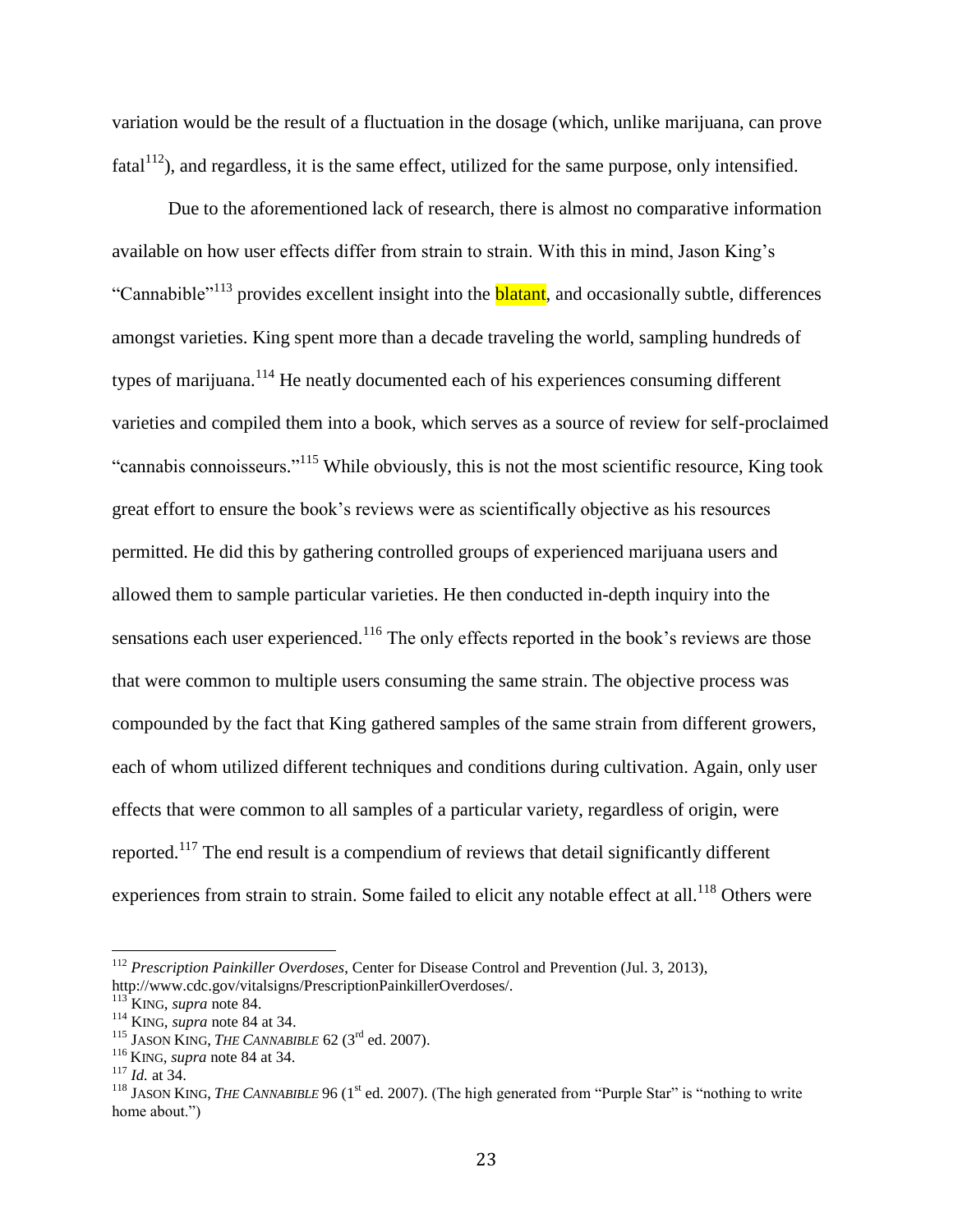very useful in stimulating appetite, mood, libido and sleep.<sup>119</sup> After all, it's called "The Cannabible." However, in lieu of adequate research, it serves as a great springboard for exploring marijuana's medicinal potential in a fun way.

## C. *The Solution*:

To quickly connect the dots, strains that are known to produce potent, consistent results, can be quickly standardized for treatment and prescription via cloning. With current technology, assessing the THC content of each strain will be very easy. In theory, the clones will have the same THC content and capabilities for symptom relief as the parent plant, provided they are grown in similar conditions, with similar techniques. Thus, different strains can be directed toward treating the type of symptom they are best suited for. In addition, dosages can be quickly assessed and distributed in terms of the weight of the raw plant matter. This method of distribution is similar to that currently utilized by many dispensaries, albeit with a distinct degree of standardization and third party oversight. In taking dispensaries out of the equation and placing responsibility in the hands of pharmacies, an extra layer of security is provided by state pharmacy boards, which heavily monitor generated pharmacist activity related to certain prescription drugs. This heightened scrutiny will ensure that New Jersey remains in strict compliance with the DOJ's terms,  $120$  ultimately ensuring needy patients remain consistently supplied.

## **VIII. The Opioid Program as a Model**:

When considering how to implement marijuana regulation in compliance with the DOJ guidelines, opioids are an excellent point of reference. Opioids have been called a "hallmark example of the inability of certain medical protocols to fit neatly into traditional federal drug

<sup>&</sup>lt;sup>119</sup> *Id.* at 48. (The high generated from "Herojauna" is exceptionally strong and was noticeably stimulated libido, appetite, & sleep.)

 $^{120}$  Cole, *supra* note 8 at 2.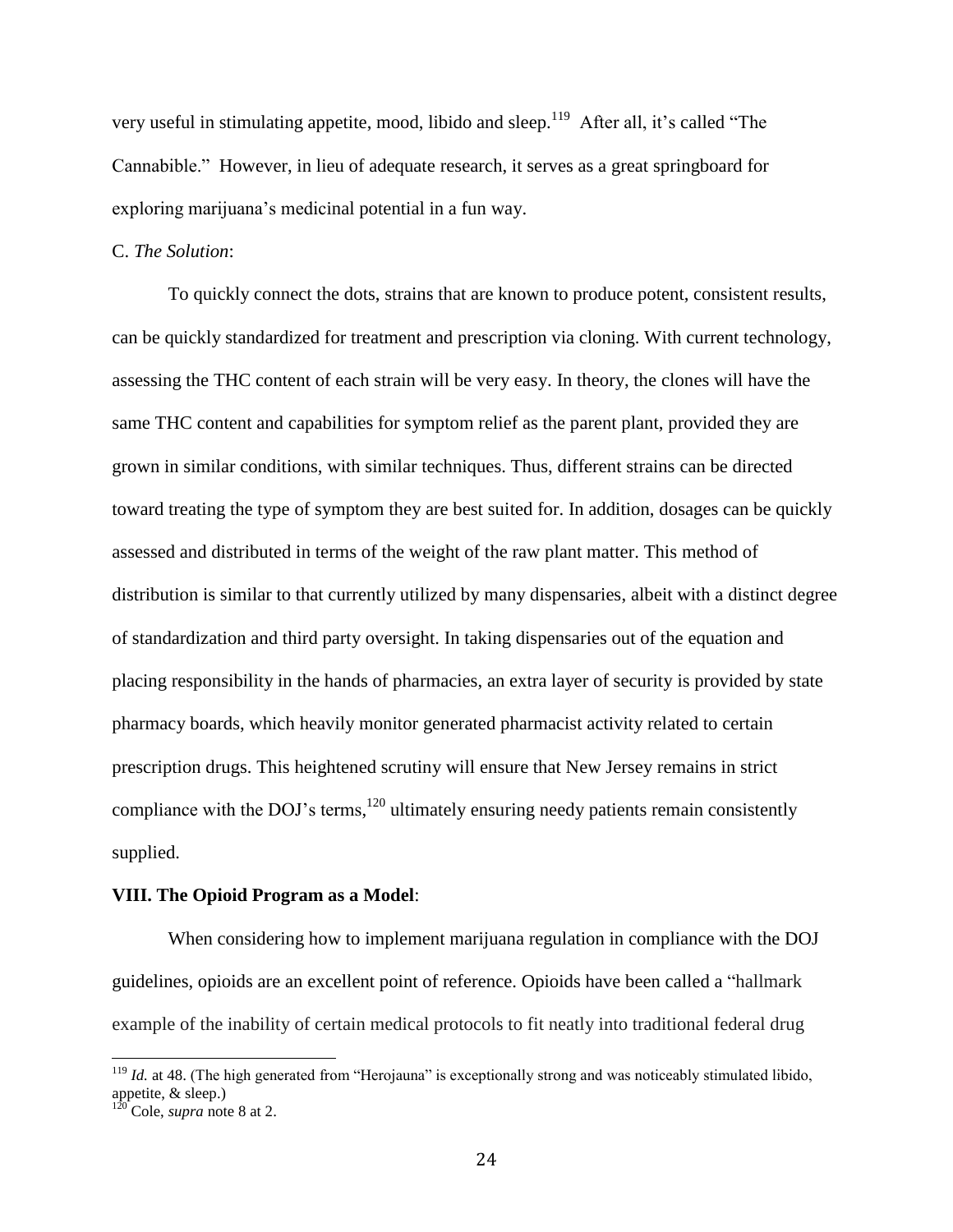regulations."<sup>121</sup> It is not that opioids are comparable to marijuana in terms of medical use; rather they are similar in their nature. On the most basic level, like marijuana's THC cannaboids, opioids are a plant derivative. Both have the capacity to intoxicate the user, hence the attendant recreational black markets. Like marijuana, various opioids fund large-scale criminal enterprises, spurring violence in their wake. In addition, both marijuana and opioids carry proven risk (although different in degree) of dependency.<sup>122</sup> Conversely, both have been used all over the world for thousands of years medicinally.<sup>123</sup>

Both are delicate in the medical context but, unlike cannabis, opioids have been federally legalized for therapeutic use for quite some time. As such, they present a workable model that continues to evolve as new information is attained. Using this as a point of departure, cannabis regulation can mirror the model's applicable components.

The Federation of State Medical Boards is a national non-profit organization representing the 70 medical and osteopathic boards in the United States. It is responsible for producing the "Model Policy on the Use of Opioid Analgesics in the Treatment of Common Pain,"<sup>124</sup> which state medical boards rely on in creating their regulations. As information and research on opioids continues to expand, the Federation revises and releases updated versions of the policy improving on the original. While it is not suggested that the cannabis model mirror the opioid model to a tee, there are a few staples of the model that are appropriately applied to marijuana. Parts A through H of this section detail these provisions.

A. *Understanding Symptom Treatment with Cannabis*:

<sup>121</sup> Frezza, *supra* note 4, at 1141.

<sup>122</sup> George F. Koob, *Neuroscience of Addiction*, 21(3) NEURON 467-476 (1998).

<sup>123</sup> Cohen, *supra* note 18, at 35.

<sup>124</sup> *Model Policy on the Use of Opioid Analgesics in the Treatment of Chronic Pain*, *supra* note 13.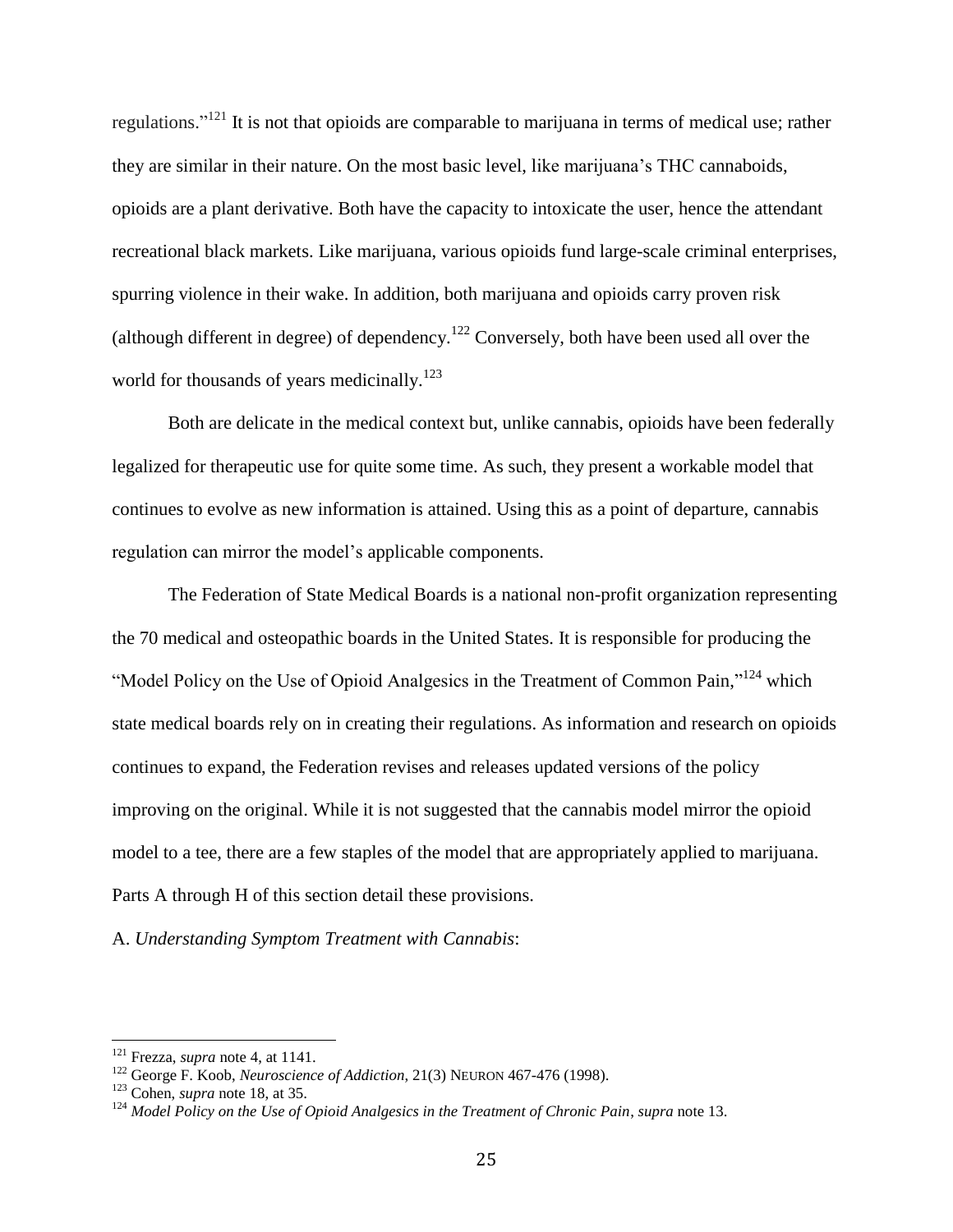The model opioid program provisions indicate that physicians prescribing painkillers are expected to possess a higher than average degree of knowledge in the treatment of pain.<sup>125</sup> This knowledge is considered fundamental to the program's success. Without it, the physician's ability to participate in other stages of the program is greatly compromised. Undoubtedly, a cannabis program demands a similar degree of knowledge. One might even posit that because cannabis is thought to be capable of treating a significantly wider variety of conditions than opioids, the physician's knowledge becomes all the more critical. Functionally speaking, this knowledge increases the effectiveness of cannabis as a medicine. Further, it helps prevent improper prescription, which can lead to serious, adverse consequences for the patient.

## B. *Required Patient Screening*:

The opioid program demands the physician be trained to recognize individuals who are at a higher than average risk of abuse and dependency.<sup>126</sup> Unlike many other prescriptions, before prescribing an opioid, the physician is required to closely scrutinize the patient's medical history in order to determine whether they are predisposed to abuse. This determination is made from a list of factors that are considered reliable indicators of a significant potential for misuse. Examples of these include age, prior similar prescriptions, increasing dosages, depression, and being male.<sup>127</sup> Unquestionably, this aspect of the opioid program must be adopted by cannabis program. Not only will it add a distinct note of legitimacy to cannabis as a medicine, but it will likely filter out a good deal of the potential abusers who could compromise the program's future. C. *Informed Consent/Treatment Agreement*:

<sup>125</sup> *Id.* at 8.

<sup>126</sup> *Id.* at 9.

<sup>127</sup> *Treatment Improvement Protocol (TIP) 54: Managing Chronic Pain in Adults With or in Recovery From Substance Use Disorders*, Substance Abuse and Mental Health Services Administration, http://store.samhsa.gov/shin/content//SMA12-4671/TIP54.pdf (last visited Nov. 20, 2013).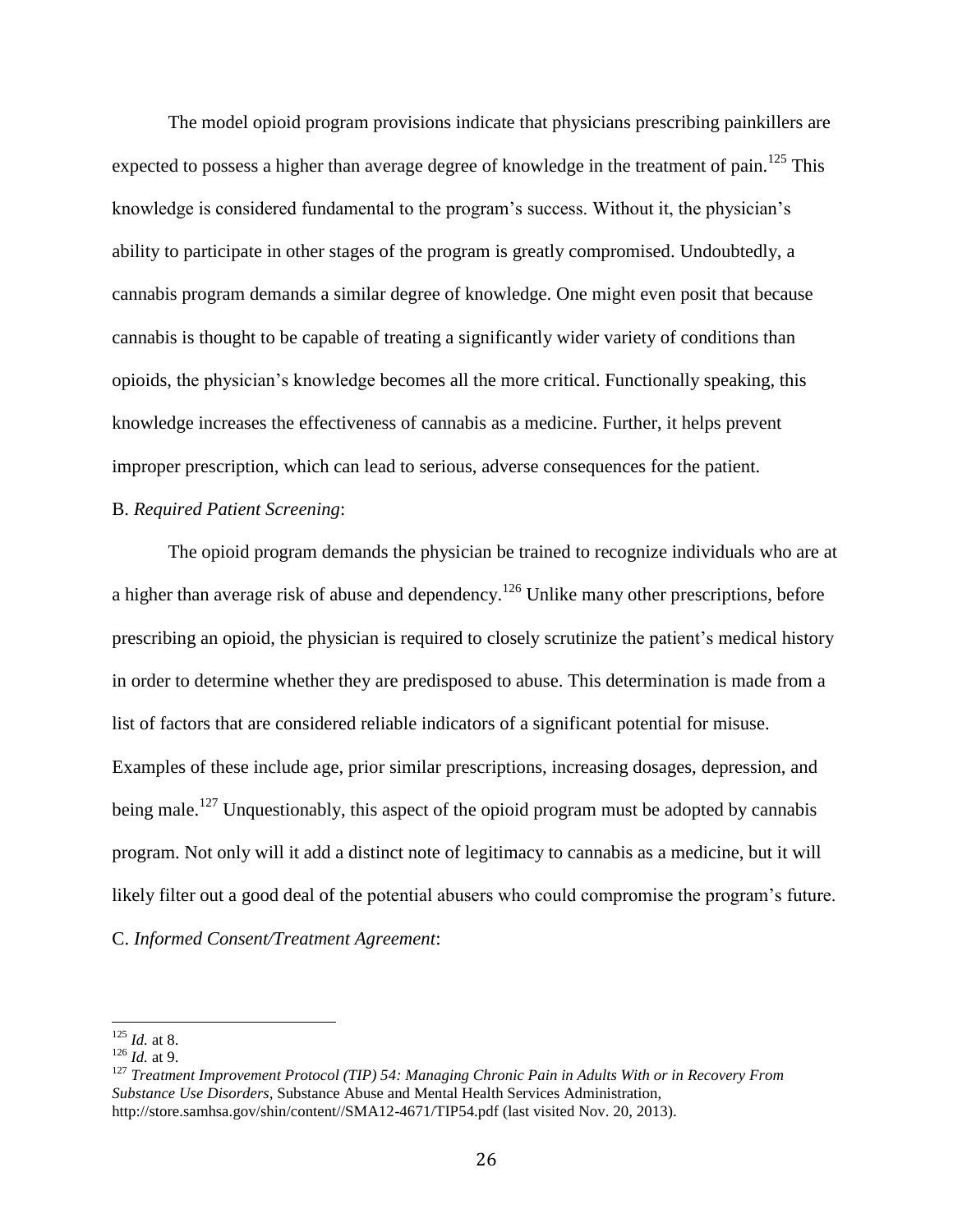The physician is also expected to deliver an informed consent to the patient about opioid use. Specifically, the physician must address the risks, benefits and alternative treatment options.<sup>128</sup> New Jersey's regulations are wise in noting this aspect of the opioid program, requiring informed consent between doctor and patient.<sup>129</sup> Informed consent is designed to address the unusual risk of addiction which opioid use carries. However, it is not solely the responsibility of the doctor to mitigate these risks. The physician is only capable of investigating patient history to a certain extent before it becomes a full-time job. Thus, the responsibility to prevent abuse is one shared between the patient and doctor.<sup>130</sup> Informed consent is extremely important as it affords the patient an additional opportunity to make a knowledgeable decision with all risks in mind. Whether they choose to listen and make it a two-way conversation is ultimately up to them, but they can't say they weren't warned, thereby extinguishing practitioner liability. Further, additional, possibly sensitive information about personal and family history is always beneficial in forming the most complete treatment plan possible.

In conjunction with this informed consent, the physician may utilize a treatment agreement. Under such an agreement, a patient may be forced to submit to random drug testing to monitor for excessive usage.<sup>131</sup> In addition to being an effective deterrent, these agreements can yield early indication of abuse, allowing the doctor to intervene sooner rather than later. Treatment agreements are ideal for patients who are at risk of abuse, but could truly benefit from cannabis.

# D. *Continued Monitoring During Patient Use*: 132

<sup>128</sup> *Model Policy on the Use of Opioid Analgesics in the Treatment of Chronic Pain*, *supra* note 13 at 10.

<sup>&</sup>lt;sup>129</sup> Compassionate Use Medical Marijuana Act, N.J. ADMIN. CODE 8:64-2.5(a)(9) (2013).

<sup>&</sup>lt;sup>130</sup> Model Policy on the Use of Opioid Analgesics in the Treatment of Chronic Pain, *supra* note 13 at 5.

<sup>131</sup> *Id.* at10.

<sup>132</sup> *Id.* at 11.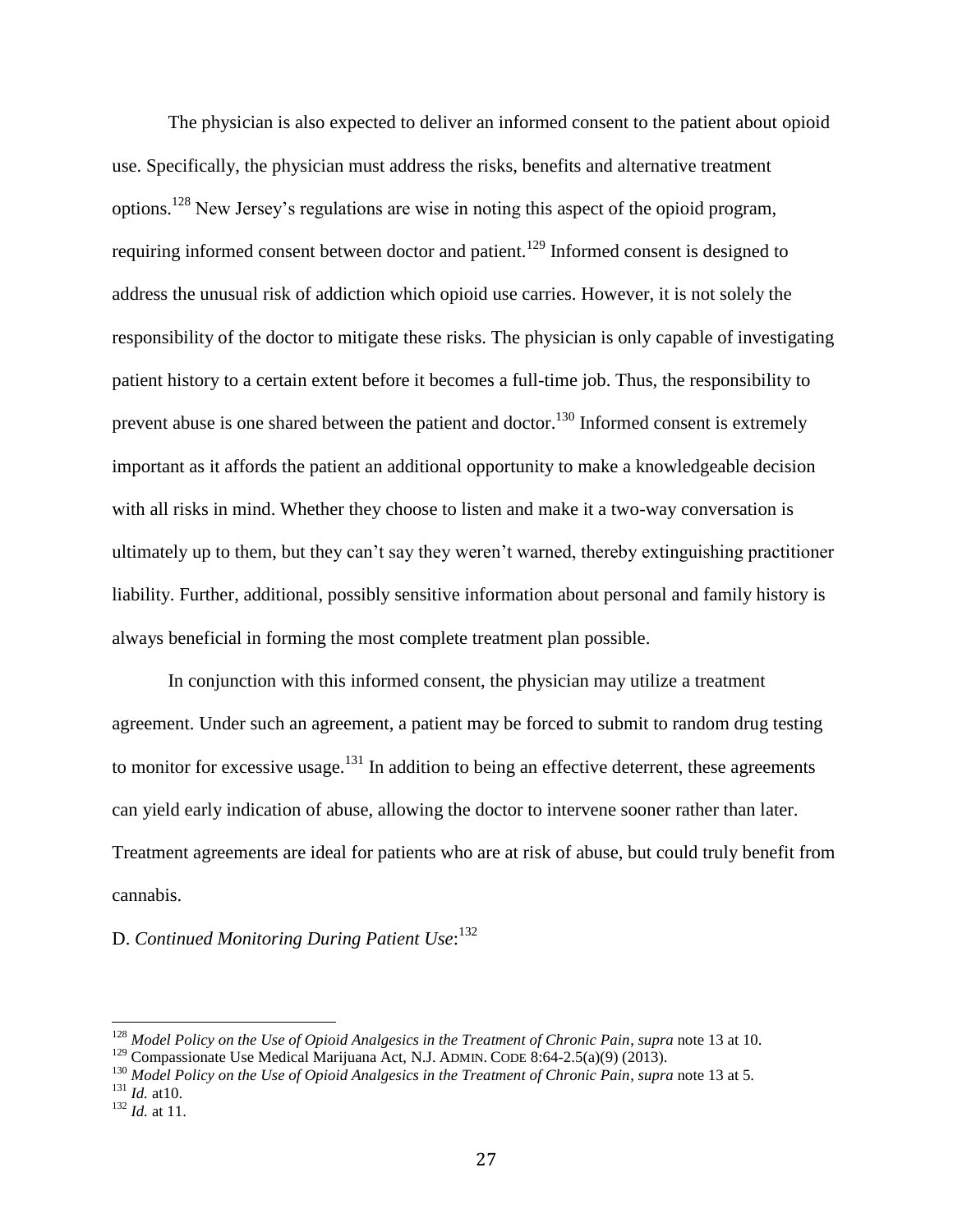Though the idea is mostly self-explanatory, this aspect of the model opioid program is critical. This is because it is not just those with a history of addiction who are at risk. While the chances of becoming substance dependent are lower for some, addiction does not discriminate, and ultimately almost anyone is susceptible. Due to this possibility, continued patient monitoring provides a needed check. Opioids, like cannabis, benefit from a multi-step treatment program. Thus, staying updated allows the physician to effectively address other stages of the patient's treatment.<sup>133</sup> Thankfully, current DOH regulations require physician reassessment every three months. $134$ 

## E. *Referral*:

Another important aspect of the program is embodied in the doctor's obligation to recognize situations beyond his control, such as a developing dependence. Once the doctor identifies active abuse, he is expected to refer the patient to a physician more qualified to deal with the situation.<sup>135</sup> This step in the program acts as damage control, recognizing the delicate and somewhat unpredictable course of opioid therapy. The referral process ensures the best interests of the patient, because it allows for more complete and effective treatment.

## F. *Exploring Discontinuation of Usage*:

The model opioid program recommends physicians make a continuing effort to discontinue the patient's usage as soon as possible.<sup>136</sup> Once symptoms are alleviated, continued use only serves to increase the patient's risk of dependency. Thus, during patient monitoring, physicians should be required to discuss the possibility and consequences of discontinuing

<sup>133</sup> *Id.* at 12.

<sup>&</sup>lt;sup>134</sup> Compassionate Use Medical Marijuana Act, N.J. ADMIN. CODE 13:35-7A.5(c) (2013).

<sup>135</sup> *Model Policy on the Use of Opioid Analgesics in the Treatment of Chronic Pain*, *supra* note 13 at 13. <sup>136</sup> *Id.* at 13.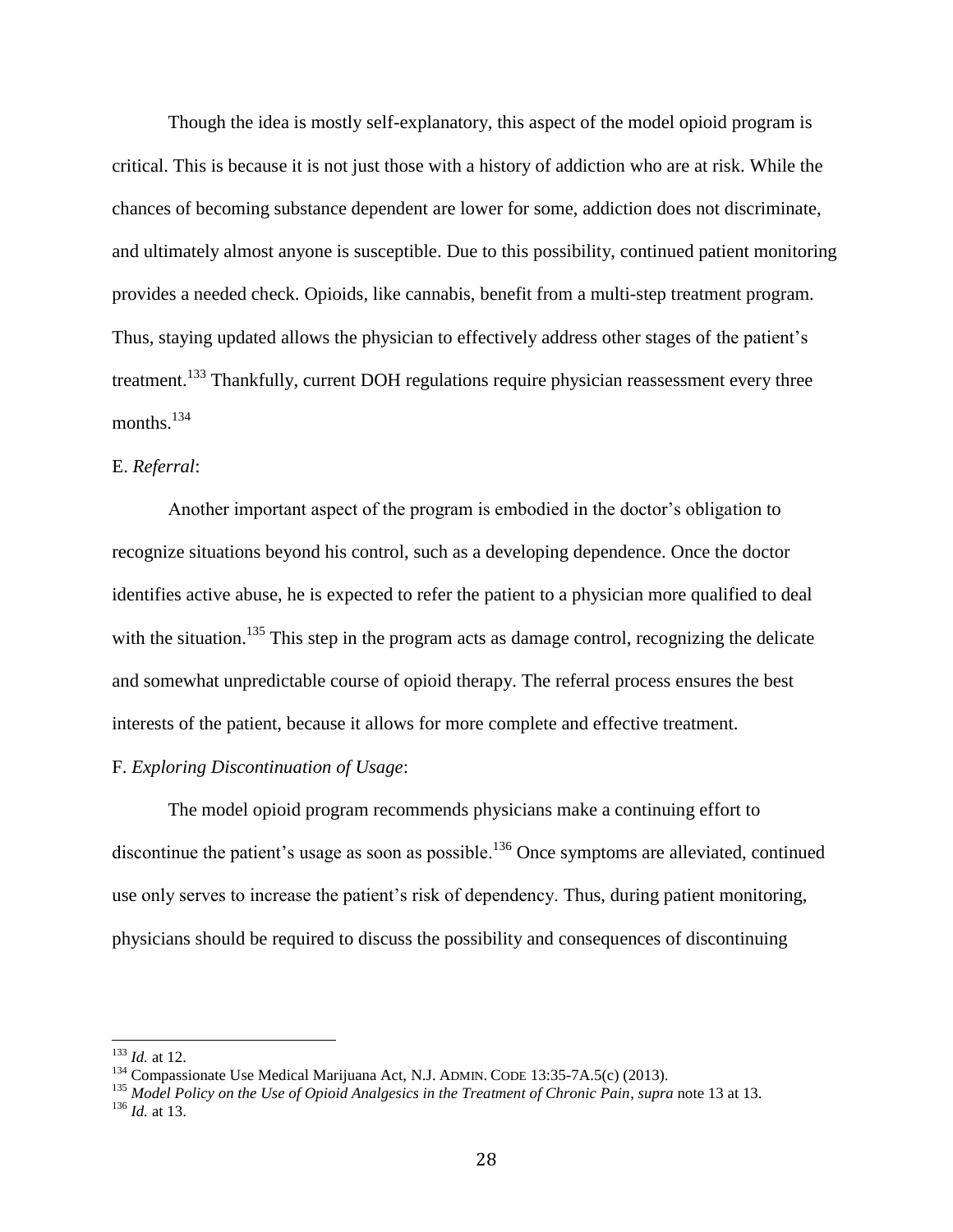treatment. The logic of this theory translates well to medical marijuana, and should be considered by legislatures.

# G. *Maintaining Complete and Accurate Records*: 137

Though this duty always exists for physicians, in the context of opioids there is greater emphasis placed on the responsibility to do so. This relates back to the unpredictable course of treatment opioids can take in each individual. Keeping detailed, complete records functions as an additional precaution, allowing the treating physician to recognize any emergent problems and take the subsequent steps to resolution. Further, this ties in with the referral component of the program as it ensures the referred doctor has as much information as possible, which is invaluable to the treatment process.

## H. *REMS*:

In 2012, the FDA announced it would be implementing a Risk Evaluation and Mitigation Strategy<sup>138</sup> (hereafter, REMS) for opioids. This is "a strategy to manage a known or potential serious risk associated with a drug or biological product. A REMS will be required if the Food and Drug Administration (FDA) determines that a REMS is necessary to ensure the benefits of the drug or biological product outweigh its risks."<sup>139</sup> Essentially, a REMS functions as a policy revision devised to counteract known dangers associated with certain prescription drugs. In the case of opioids, the REMS places additional requirements on the prescriber to provide patients with highly detailed information regarding the danger of abuse.<sup>140</sup> This kind of additional safeguard is certain to please the DOJ in the context of marijuana.

<sup>137</sup> *Id.* at 14.

<sup>138</sup> *Risk Evaluation and Mitigation Strategy (REMS) for Extended-Release and Long-Acting Opioids*, U.S. Food & Drug Administration, http://www.fda.gov/Drugs/DrugSafety/InformationbyDrugClass/ucm163647.htm. (last updated Oct. 25, 2013).

<sup>139</sup> *REMS Resource Center*, American Society of Health-System Pharmacists, http://www.ashp.org/REMS (last visited Dec. 2, 2013).

<sup>140</sup> *FDA Required REMS Program for Serious Drug Risks*, The Extended-Release and Long-Acting Opioid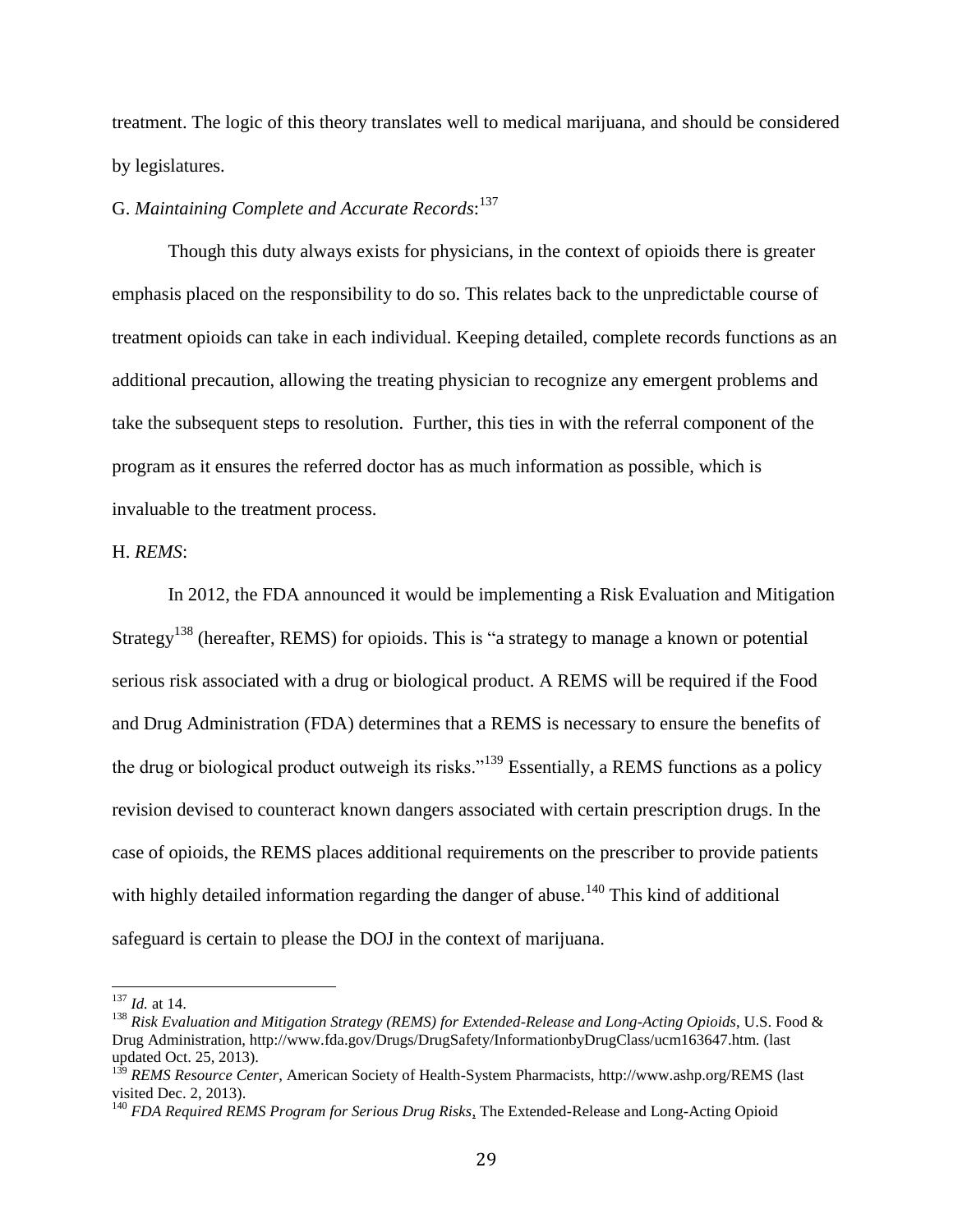## **Conclusion**:

To conclude, if credible European studies are to be given any weight whatsoever, there is an ever-expanding wealth of evidence that cannabis serves as an effective treatment in alleviating some of the most uncomfortable symptoms known to man. There is substantiation cannabis is successful in remedying nausea,  $^{141}$  lack of appetite,  $^{142}$  inability to sleep  $^{143}$  and chronic pain.<sup>144</sup> These are but a few examples, as the list is quite long. While the DOJ continues refusing to acknowledge the medical benefits of marijuana, it has begrudgingly agreed not to interfere with the state laws that do.<sup>145</sup> However, it has made clear in exchange for this concession, states are expected to maintain extremely strict oversight of cannabis laws.<sup>146</sup> State laws must continue to comply with the goals of the CSA, which include preventing violence, preventing illegal revenue from organized crime and preventing usage by minors.<sup>147</sup> Criminal charges that further these goals will continue to be prosecuted. To avoid any sort of conflict, New Jersey and other states with medical marijuana laws will find it extremely beneficial to consider continued research, mandatory pharmacy dispensing and the model opioid program when drafting laws and regulations. It is imperative that states consider not just one, but all three in conjunction with one another. Continuing research will allow the successful development and

Analgesics Risk Evaluation and Mitigation Strategy, http://www.er-la-

opioidrems.com/IwgUI/rems/pdf/dear\_prescriber\_letter.pdf (last updated Nov. 20, 2013). <sup>141</sup> JOY, *supra* note 29 at 43.

<sup>142</sup> Florian Strasser, et al., *Comparison of Orally Administered Cannabis Extract and Delta-9-Tetrahydrocannabinol in Treating Patients with Cancer-Related Anorexia-Cachexia Syndrome: A Multicenter, Phase III, Randomized, Double-Blind, Placebo-Controlled Clinical Trial From The Cannabis-in-Cachexia-Study-Group*, 24(21) J CLIN ONCOLOGY 3394, 3398 (2006).

<sup>143</sup> David J. Rog, et al., Randomized, *Controlled Trial of Cannabis-Based Medicine in Central Pain in Multiple Sclerosis*, 65(6) NEUROLOGY 812, 819 (2005).

<sup>144</sup> Jeremy R. Johnson, et al., *Multicenter, Double-Blind, Randomized, Placebo-Controlled, Parallel-Group Study of the Efficacy, Safety, and Tolerability of THC:CBD Extract and THC Extract in Patients With Intractable Cancer-Related Pain*, 39(2) J PAIN SYMPTOM MANAGEMENT 167, 171 (2009).

<sup>145</sup> Cole, *supra* [note 8.](http://www.justice.gov/iso/opa/resources/3052013829132756857467.pdf)

<sup>146</sup> Cole, *supra* note 8 at 2.

<sup>147</sup> *Id.* at 4.